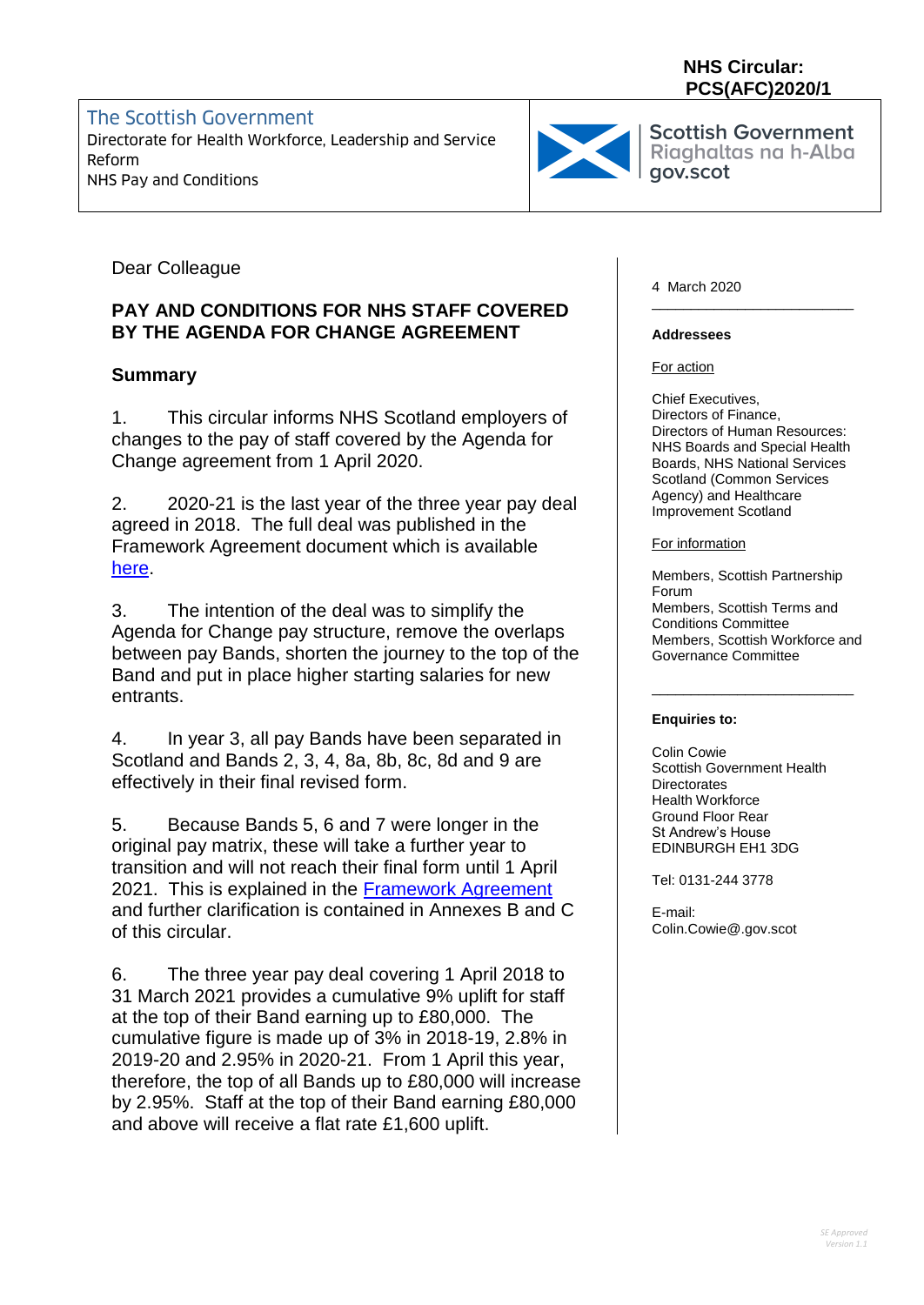7. A full list of the rates to be applied under the terms of the deal from 1 April 2020 are set out in Annex A. It should be borne in mind that the 2.95% / £1,600 uplift only applies at the top of the Band. For staff not yet at the top of their Band, the cost of living uplift will vary depending where they are on their individual pay journey. Further information on this is contained in Annex B.

## **Correction to Annex C of the Framework Agreement**

8. The [Framework Agreement](https://www.stac.scot.nhs.uk/wp-content/uploads/Test.pdf) specifies that Band 2 will consist of two pay points from 2020-21 onwards. It further specifies that new starts on Band 2 will spend 2 years on the first pay point before moving to the top. This being the case, the bottom two squares on the Band 2 section of the 2020/21 column of Annex C of the [Framework Agreement](https://www.stac.scot.nhs.uk/wp-content/uploads/Test.pdf) should be the same rate. However, this was mistakenly presented initially with only one square at the bottom rate. This oversight has now been corrected. See Annex B of this circular for further information.

## **Scottish Living Wage**

9. NHS Scotland is a Living Wage employer and, as such, the lowest available wage of £18,478 translates into an hourly rate of £9.45 per hour, which is above the Scottish Living Wage rate of £9.30 per hour.

## **On-Call Availability Allowance**

10. In line with paragraph 7.2 of [PCS\(AFC\)2015/3,](https://www.sehd.scot.nhs.uk/pcs/PCS2015(AFC)03.pdf) the On-Call Availability Allowance is increased by 2.95% to £20.22, per session.

## **Pay Protection**

11. Staff on organisational change pay protection as at 31 March 2020 who are at the top of their Band and earning less than £80,000 should have their protected earnings level increased by 2.95%. Staff at the top of their pay Band earning more than £80,000 should have their protected earnings level increased by their appropriate pay uplift percentage. All other staff on organisational change protection should have their protected earnings level increased by the appropriate pay uplift percentage for their place on the scale.

## **Recruitment and Retention Premia (RRP)**

12. Any RRPs which increase in line with pay uplifts should be increased by 2.95%.

## **Transitional Structure**

13. In order to facilitate movement from the previous approach to the agreed revised approach, Annex C of the [Framework Agreement](https://www.stac.scot.nhs.uk/wp-content/uploads/Test.pdf) uses the incremental structure in place in 2017-18 throughout the transitional period, showing the deletion of individual pay points by setting two or more increments at the same level. This then creates a matrix where movement to the right represents the 1 April pay uplift and movement downwards represents the staff member's incremental progression. For example, someone who started on Band 3 on 5 June 2017 would move through the transition as follows: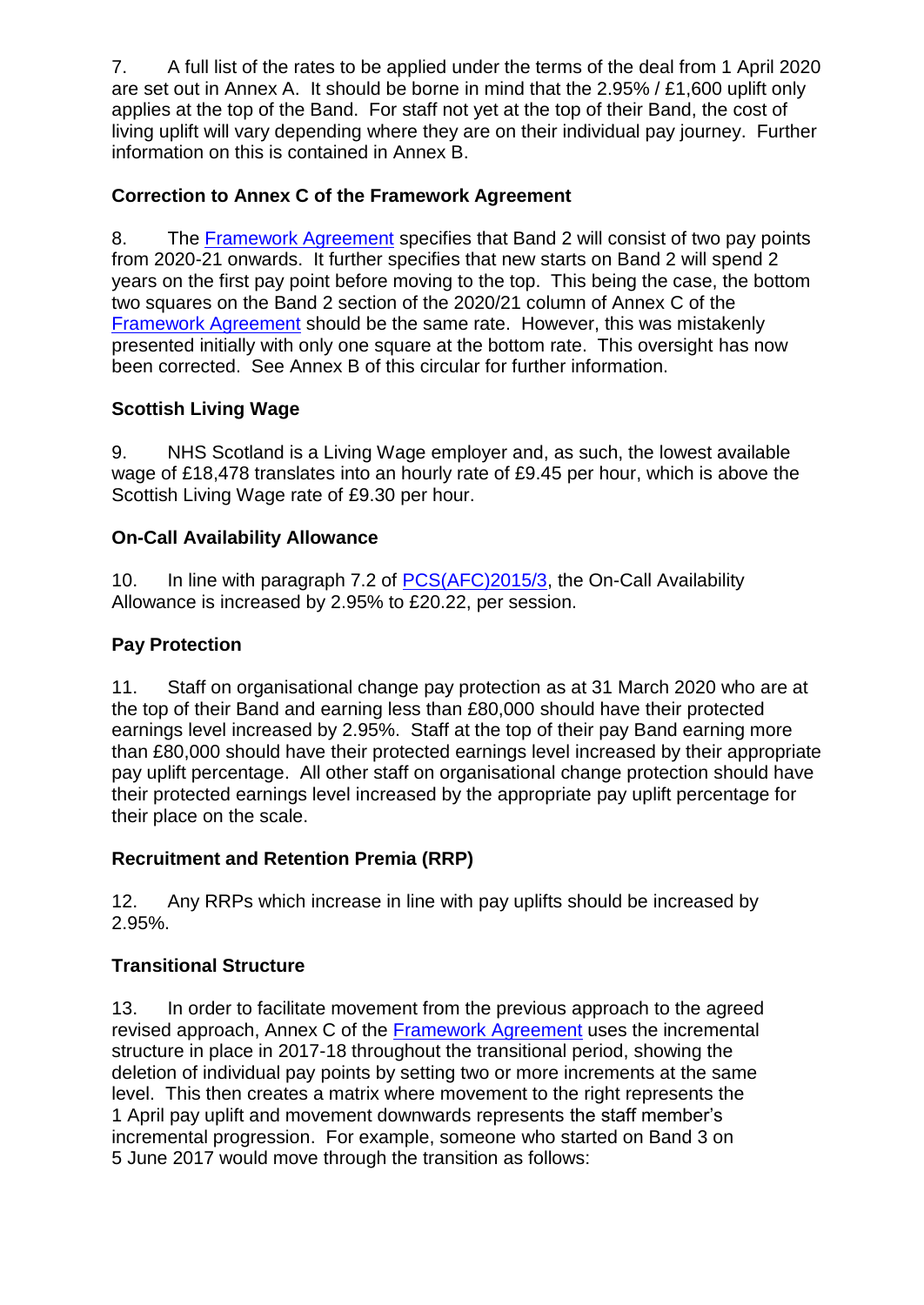| <b>Band 3</b> |         |         |         |         |  |
|---------------|---------|---------|---------|---------|--|
| Increment     | 2017-18 | 2018-19 | 2019-20 | 2020-21 |  |
|               | £17,760 | £18,292 | £19,945 | £20,700 |  |
| 2             | £18,295 | £18,843 | £19,945 | £20,700 |  |
| 3             | £18,903 | £19,470 | £19,945 | £22,594 |  |
| 4             | £19,268 | £19,846 | £19,945 | £22,594 |  |
| 5             | £19,754 | £20,347 | £20,449 | £22,594 |  |
| 6             | £20,302 | £20,911 | £21,016 | £22,594 |  |
|               | £20,727 | £21,349 | £21,947 | £22,594 |  |

14. Annex D of the [Framework Agreement](https://www.stac.scot.nhs.uk/wp-content/uploads/Test.pdf) shows these individual pay journeys on one row. For instance, the journey above is set out as follows:

| <b>Band 3</b> | 2017/18 | 2018/19<br>1 April<br>2018 | 2018/19<br><b>Increment</b><br>5 June<br>2018 | 2019/20<br>1 April<br>2019 | 2019/20<br><b>Increment</b><br>5 June<br>2019 | 2020/21<br>1 April<br>2020 |
|---------------|---------|----------------------------|-----------------------------------------------|----------------------------|-----------------------------------------------|----------------------------|
|               | £17,760 | £18,292                    | £18,843                                       | £19,945                    | £19,945                                       | £22,594                    |

15. It should be noted that all staff keep their incremental date through the transition period. However, where staff benefit from the deletion of an individual pay point, they receive their entire yearly uplift on 1 April. In the example above, for instance, the staff member moved to £19,945 on 1 April 2019. They did not receive a further pay uplift on their incremental date (5 June), although they did move down one step as part of their overall journey across the matrix. This then allows them to move across one square on 1 April 2020, onto what is now the top pay point of Band 3, £22,594.

16. Continuing to use the original pay structure and incremental dates over the transitional period will allow payroll departments to keep track of all pay journeys across the matrix, which will be particularly important in avoiding leapfrogging where individual pay points are being deleted. For instance, a Band 3 who started in the service on 20 July 2015 and was therefore in the third year of their career in 2017-18 would have a pay journey as follows:

| <b>Band 3</b> |         |         |         |         |  |
|---------------|---------|---------|---------|---------|--|
| Increment     | 2017-18 | 2018-19 | 2019-20 | 2020-21 |  |
|               | £17,760 | £18,292 | £19,945 | £20,700 |  |
| 2             | £18,295 | £18,843 | £19,945 | £20,700 |  |
| 3             | £18,903 | £19,470 | £19,945 | £22,594 |  |
| 4             | £19,268 | £19,846 | £19,945 | £22,594 |  |
| 5             | £19,754 | £20,347 | £20,449 | £22,594 |  |
| 6             | £20,302 | £20,911 | £21,016 | £22,594 |  |
|               | £20,727 | £21,349 | £21,947 | £22,594 |  |

17. On 1 April 2019, this staff member moved on to £19,945, like their colleague in the first example. However, because this individual had not benefitted from the deletion of an individual pay point in 2019, they received an increase in pay on their incremental date (20 July 2019), moving down one square to £20,449 at that point. On 1 April 2020 they then move across one square to £22,594, which is the top of the Band.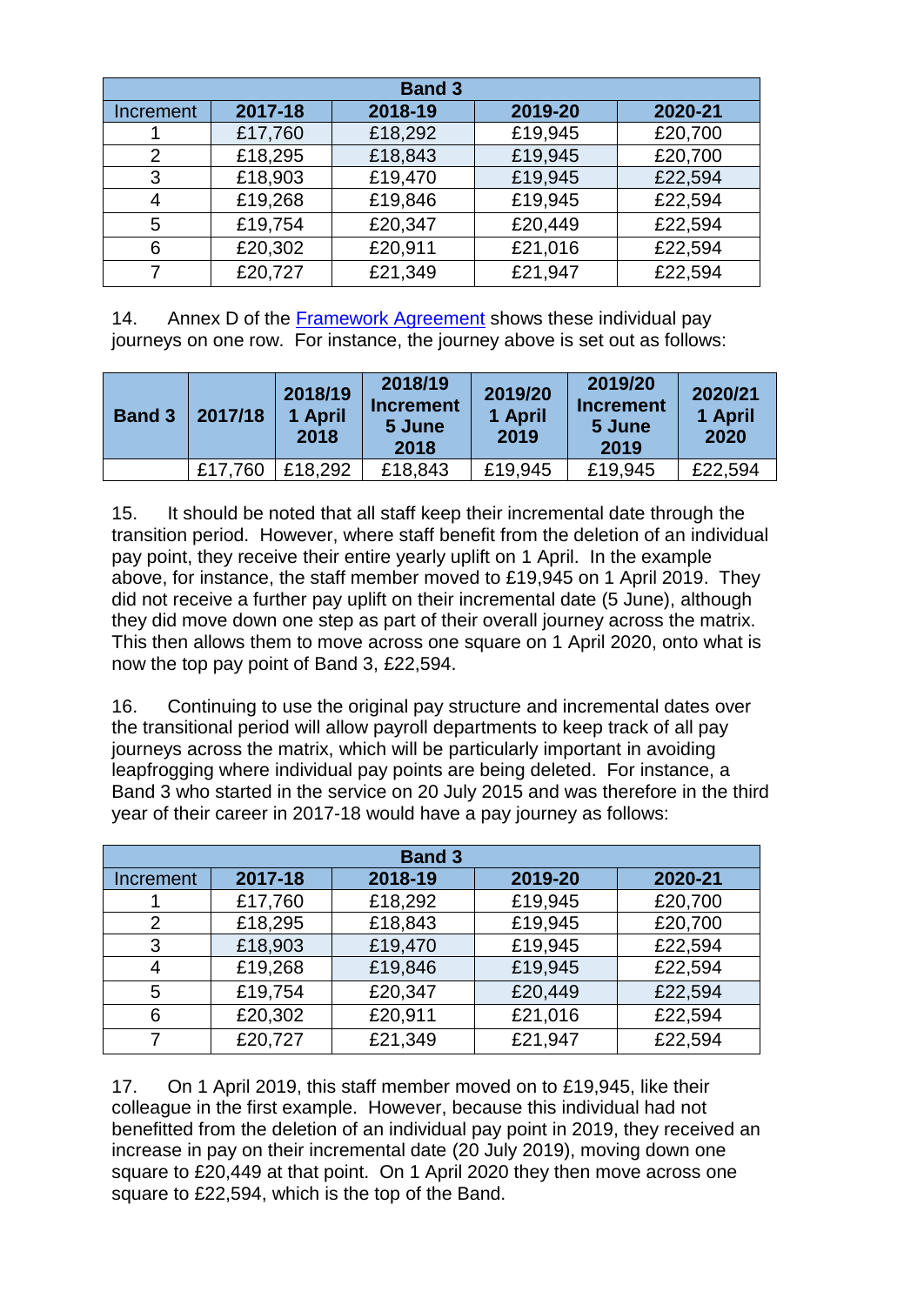### **New Starts**

18. New starts in a given year normally join the bottom of their pay Band and follow the same step pattern as their colleagues.

19. Under the new progression approach set out in Annex B of the [Framework Agreement,](https://www.stac.scot.nhs.uk/wp-content/uploads/Test.pdf) staff spend a set number of years on specific points as they move up their pay scale. For instance, Band 3 will consist of 2 points from 2020-21 onwards and staff starting on the Band will spend 2 years on the first point before moving to the top point.

20. The pay matrix is structured in such a way that it merges with the agreed new approach to progression and prevents leapfrogging. For instance, a Band 3 who took up post on 19 August 2019 would have a pay journey as follows:

| <b>Band 3</b>         |         |         |                    |  |  |
|-----------------------|---------|---------|--------------------|--|--|
| Increment<br>on Scale | 2019-20 | 2020-21 | 2021-22            |  |  |
|                       | £19,945 | £20,700 | <b>First Point</b> |  |  |
| $\mathcal{P}$         | £19,945 | £20,700 | <b>First Point</b> |  |  |
| 3                     | £19,945 | £22,594 | <b>Top Point</b>   |  |  |
| 4                     | £19,945 | £22,594 | <b>Top Point</b>   |  |  |
| 5                     | £20,449 | £22,594 | <b>Top Point</b>   |  |  |
| 6                     | £21,016 | £22,594 | <b>Top Point</b>   |  |  |
|                       | £21,947 | £22,594 | <b>Top Point</b>   |  |  |

21. They would start on £19,945 before moving to £20,700 on 1 April 2020. They will move down a square on the matrix on their incremental date (19 August 2020), although this will not result in an increase in pay. On 1 April 2021 they will move on to whatever the first point of Band 3 is in 2021-22 (the pay settlement for 2021-22 has not yet been agreed so it is not possible to specify what this will be), before moving on to the new top point of the Band on 19 August 2021 i.e. 2 years after taking up post as per Annex B of the [Framework Agreement.](https://www.stac.scot.nhs.uk/wp-content/uploads/Test.pdf)

## **Preceptorship**

22. The facility of offering preceptorship to new recruits in Band 5 is being discontinued on 31 March 2020 and will not be applied from 1 April 2020 onwards. See Annex B, Q4 for more information on this.

## **Promotion**

23. The provisions currently set out at 6.35 of the Agenda for Change Handbook will continue to apply where staff secure promotion. Given that all overlaps between pay bands have now been removed, however, staff will generally move on to the minimum point of their new scale.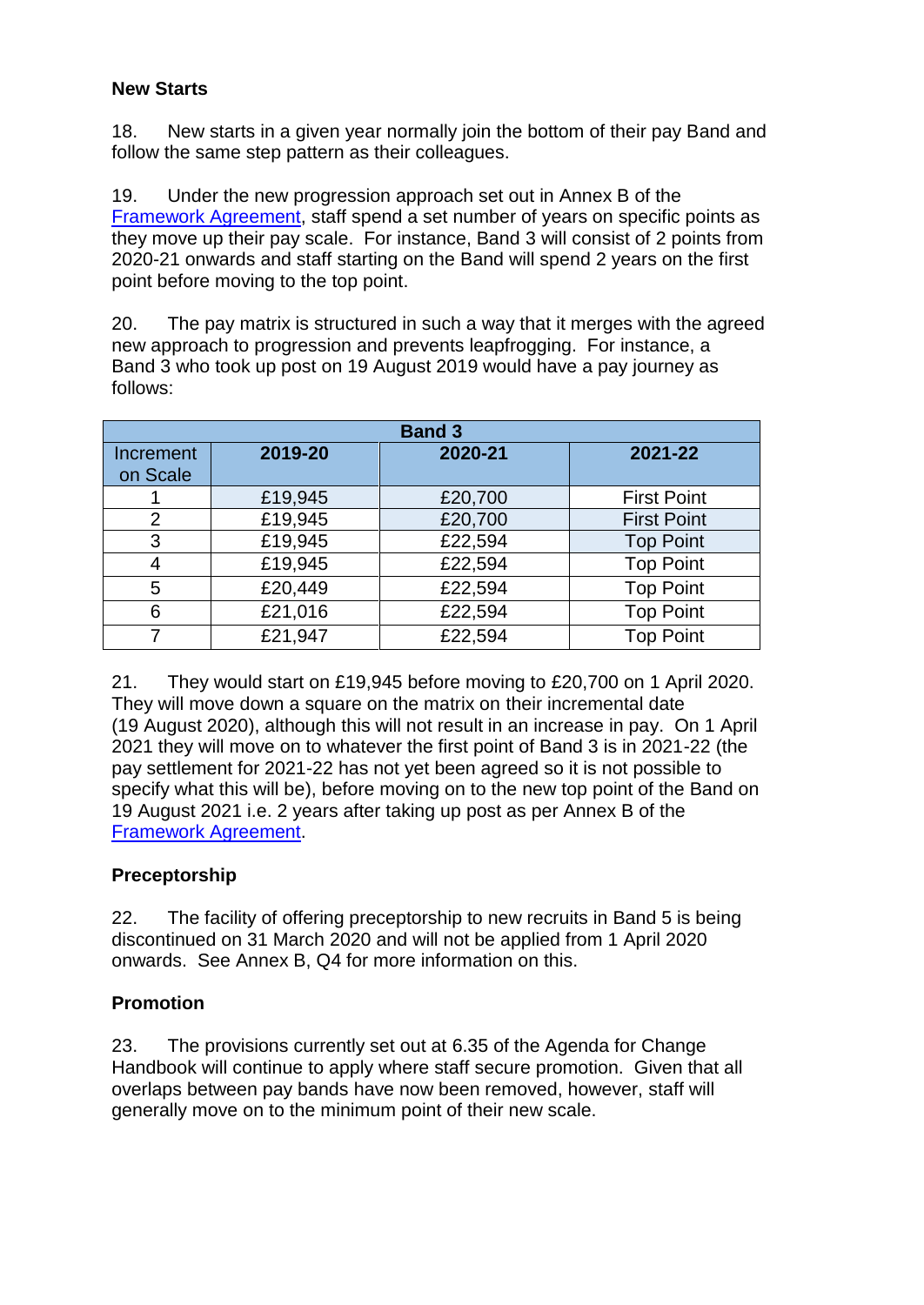### **Cabinet Secretary Approval**

24. The provisions of this circular have been approved by Scottish Ministers under Regulations 2 and 3 of the National Health Service (Remuneration and Conditions of Service) (Scotland) Regulations 1991 (SI 1991 No 537). A copy of the formal approval is attached.

### **Action**

25. NHS Boards and Special Health Boards should ensure that the new rates are paid from 1 April 2020.

### **Enquiries**

26. Employees should direct their personal enquiries to their employing NHS Board or Special Health Board.

27. Employers should make their own arrangements for obtaining additional copies of this circular, which can be viewed at:

### [www.sehd.scot.nhs.uk](http://www.sehd.scot.nhs.uk/)

28. The changes contained in this circular will be reflected in the updated Agenda for Change Terms and Conditions Handbook which can be viewed at:

#### [www.msg.scot.nhs.uk](http://www.msg.scot.nhs.uk/)

Yours sincerely

Shinky Rogers.

**SHIRLEY ROGERS** NHS Scotland Chief People Officer & Director of Workforce, Leadership, Reform and EU Withdrawal Preparation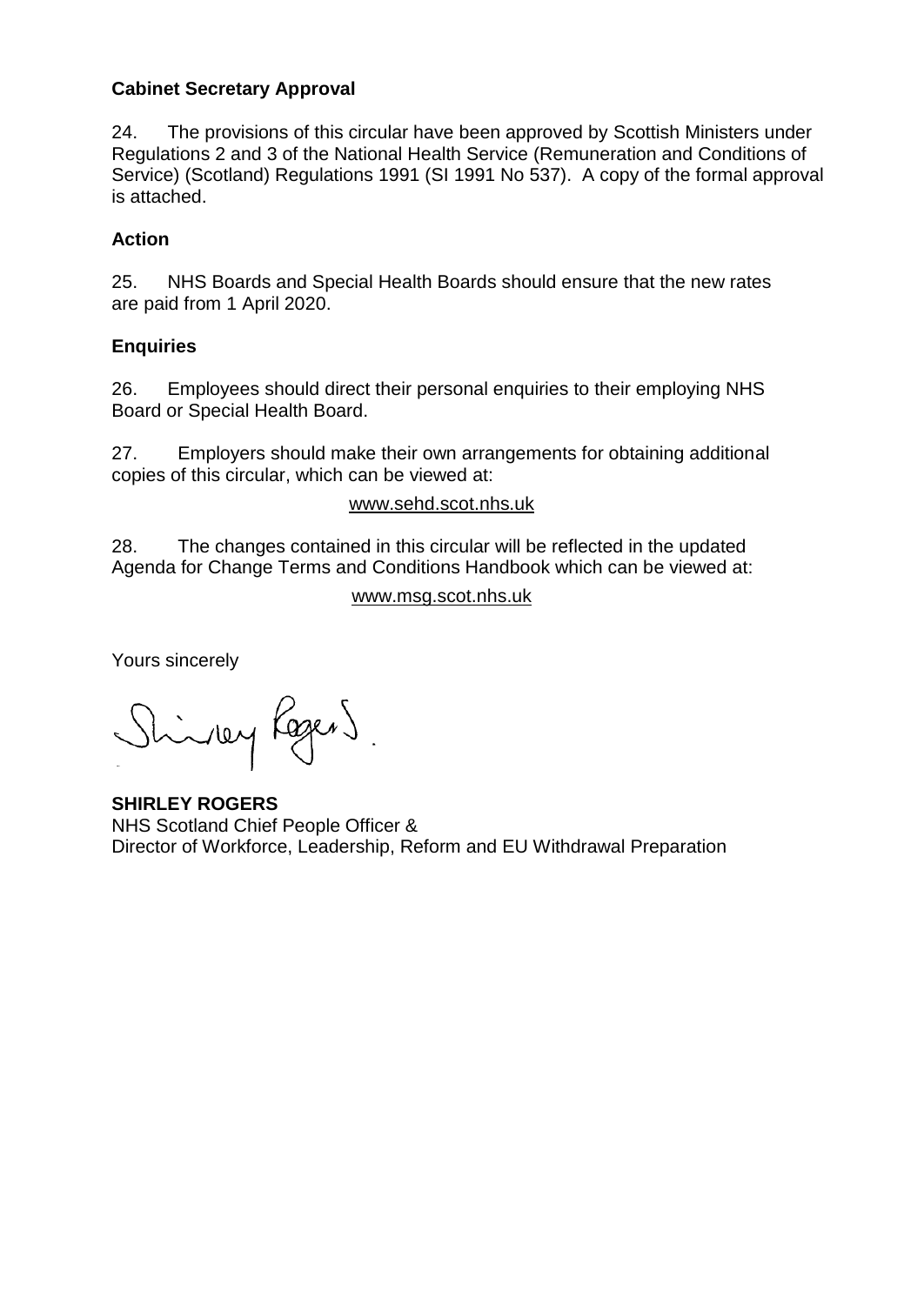The Scottish Government Directorate for Health Workforce, Leadership and Service Reform Ridghaltas Reform NHS Pay and Conditions Reform



Scottish Government<br>Riaghaltas na h-Alba

#### **NATIONAL HEALTH SERVICE APPROVAL OF REMUNERATION AND CONDITIONS OF SERVICE**

In accordance with regulations 2 and 3 of the National Health Service (Remuneration and Conditions of Service) (Scotland) Regulations 1991 (S.I. 1991/537) the remuneration and conditions of service set out in the attached Scottish Government Health Workforce Directorate circular of 4 March 2020 – PCS(AFC)2020/1 – in respect of salary for NHS Scotland staff covered by the Agenda for Change agreement are hereby approved for the purposes of the said Regulations.

The approval has effect from 1 April 2020.

Shindley Koger)

**SHIRLEY ROGERS Director** NHS Scotland Chief People Officer & Director of Workforce, Leadership, Reform and EU Withdrawal Preparation Scottish Government St Andrew's House EDINBURGH EH1 3DG 4 March 2020

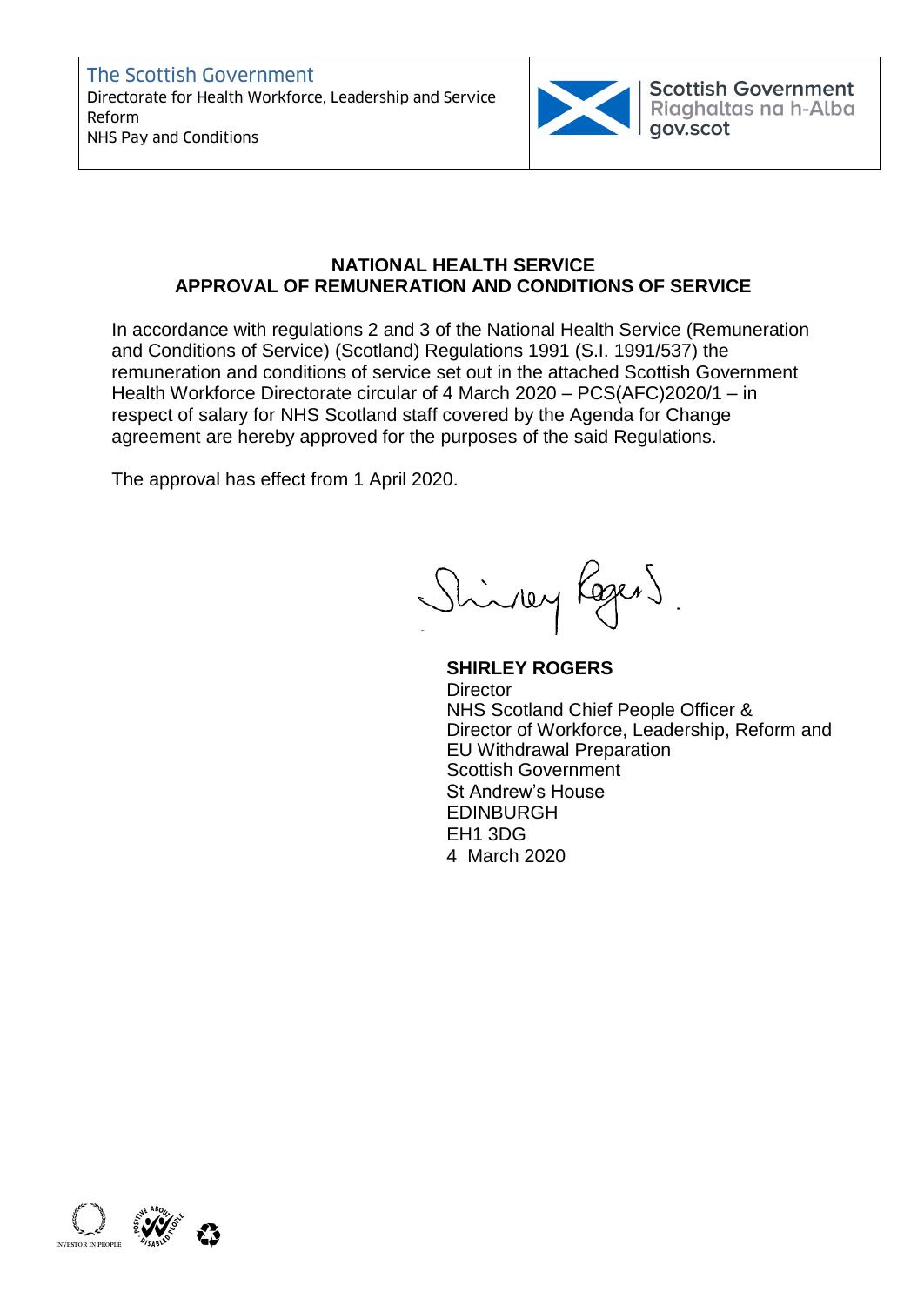## **Pay Bands and Pay Points on Second Pay Spine from 1 April 2020**

In order to put the 1 April 2020 pay rates in context, the table below sets out the pay rates for the entire transitional period. As per the transitional arrangements outlined in paragraph 13 to 21 of this circular, staff will move right on to their new pay rate on 1 April 2020 and down onto the next square of the matrix on their incremental date. However, movement down on the matrix will not lead to a further increase in pay where a unique pay point is being deleted as part of the agreed restructuring of the Agenda for Change pay system or where the staff member has moved on to the highest point on their Band. Where this is the case, staff receive their entire yearly uplift on 1 April.

| Band 1 | Increment |         | 2018-19 Rates   2019-20 Rates   2020-21 Rates |         |
|--------|-----------|---------|-----------------------------------------------|---------|
|        |           | £17,460 | £17,949                                       | £18,478 |

| Band 2 | Increment | 2018-19 Rates | 2019-20 Rates | 2020-21 Rates |
|--------|-----------|---------------|---------------|---------------|
|        |           |               |               |               |
|        |           | £17,460       | £18,383       | £18,600       |
|        | 2         | £17,460       | £18,383       | £18,600       |
|        | 3         | £17,865       | £18,383       | £20,606       |
|        | 4         | £18,292       | £18,383       | £20,606       |
|        | 5         | £18,843       | £18,937       | £20,606       |
|        | 6         | £19,470       | £20,015       | £20,606       |

| Band 3 | Increment      | 2018-19 Rates | 2019-20 Rates | 2020-21 Rates |
|--------|----------------|---------------|---------------|---------------|
|        |                | £18,292       | £19,945       | £20,700       |
|        | $\overline{2}$ | £18,843       | £19,945       | £20,700       |
|        | 3              | £19,470       | £19,945       | £22,594       |
|        | 4              | £19,846       | £19,945       | £22,594       |
|        | 5              | £20,347       | £20,449       | £22,594       |
|        | 6              | £20,911       | £21,016       | £22,594       |
|        | 7              | £21,349       | £21,947       | £22,594       |

| Band 4 | <b>Increment</b> | 2018-19 Rates | 2019-20 Rates | 2020-21 Rates |
|--------|------------------|---------------|---------------|---------------|
|        |                  | £20,911       | £22,152       | £22,700       |
|        | $\overline{2}$   | £21,349       | £22,152       | £22,700       |
|        | 3                | £22,042       | £22,152       | £22,700       |
|        | 4                | £22,746       | £22,860       | £24,973       |
|        | 5                | £22,982       | £23,097       | £24,973       |
|        | 6                | £23,113       | £23,229       | £24,973       |
|        |                  | £23,597       | £24,258       | £24,973       |

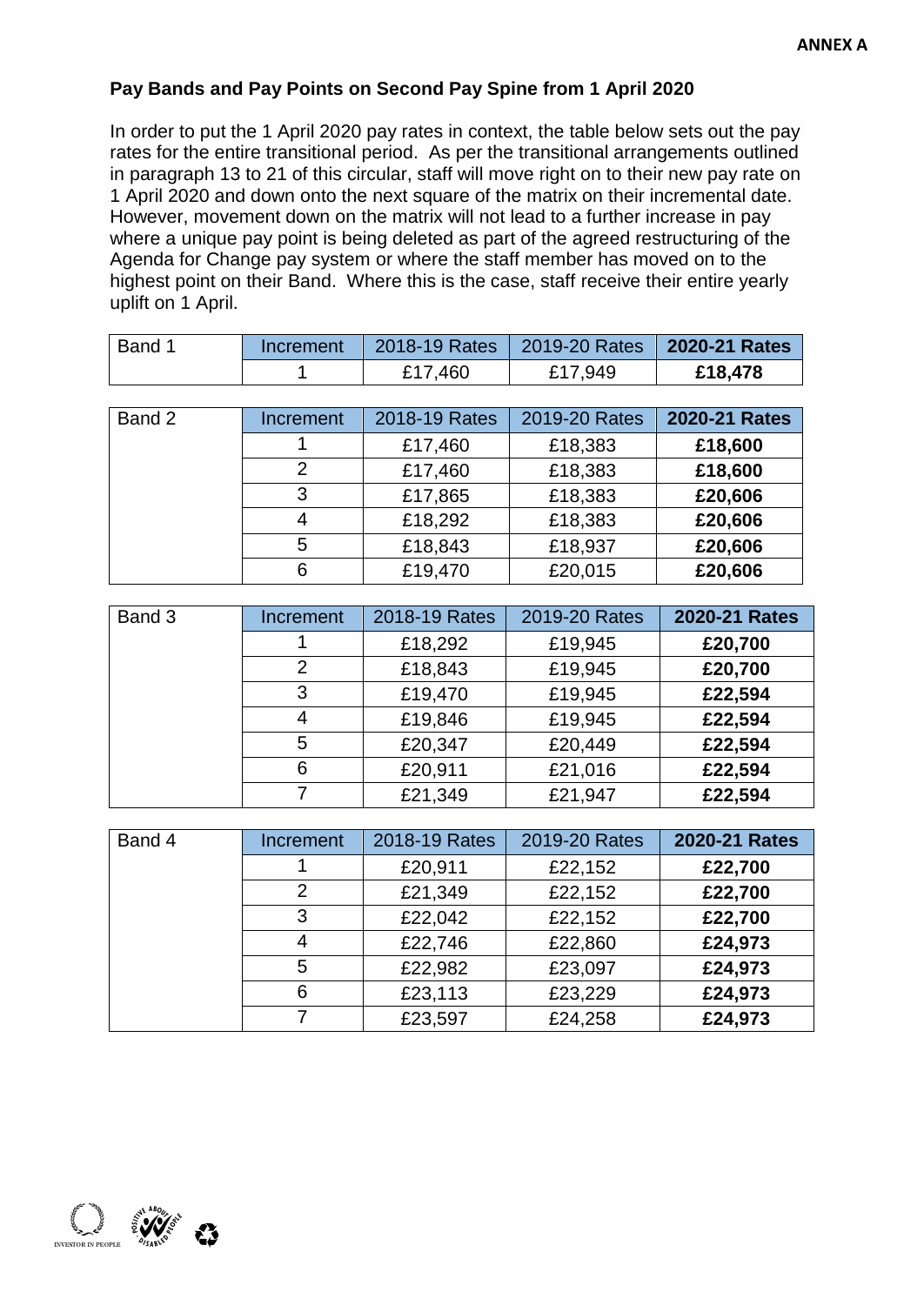| Band 5 | Increment      | 2018-19 Rates | 2019-20 Rates | 2020-21 Rates |
|--------|----------------|---------------|---------------|---------------|
|        |                | £23,113       | £24,670       | £25,100       |
|        | $\overline{2}$ | £23,597       | £24,670       | £25,100       |
|        | 3              | £24,547       | £24,670       | £26,970       |
|        | 4              | £25,536       | £26,713       | £26,970       |
|        | 5              | £26,580       | £26,713       | £27,912       |
|        | 6              | £27,635       | £27,773       | £27,912       |
|        | 7              | £28,748       | £28,892       | £31,649       |
|        | 8              | £29,905       | £30,742       | £31,649       |

| Band 6 | Increment      | 2018-19 Rates | 2019-20 Rates | 2020-21 Rates |
|--------|----------------|---------------|---------------|---------------|
|        |                | £28,050       | £30,401       | £31,800       |
|        | $\overline{2}$ | £28,748       | £30,401       | £31,800       |
|        | 3              | £29,905       | £30,401       | £33,305       |
|        | 4              | £30,820       | £33,139       | £33,305       |
|        | 5              | £31,896       | £33,139       | £33,305       |
|        | 6              | £32,974       | £33,139       | £34,391       |
|        | 7              | £34,050       | £34,220       | £34,391       |
|        | 8              | £35,261       | £35,437       | £39,169       |
|        | 9              | £37,010       | £38,046       | £39,169       |

| Band 7 | Increment | 2018-19 Rates | 2019-20 Rates | 2020-21 Rates |
|--------|-----------|---------------|---------------|---------------|
|        |           | £33,222       | £37,570       | £39,300       |
|        | 2         | £34,050       | £37,570       | £39,300       |
|        | 3         | £35,261       | £37,570       | £40,894       |
|        | 4         | £37,010       | £37,570       | £40,894       |
|        | 5         | £38,088       | £39,495       | £40,894       |
|        | 6         | £39,299       | £39,495       | £41,723       |
|        | 7         | £40,644       | £40,847       | £41,723       |
|        | 8         | £42,058       | £42,268       | £46,006       |
|        | 9         | £43,471       | £44,688       | £46,006       |

| Band 8A | Increment | 2018-19 Rates | 2019-20 Rates | 2020-21 Rates |
|---------|-----------|---------------|---------------|---------------|
|         |           | £42,414       | £45,446       | £49,480       |
|         |           | £43,471       | £45,446       | £49,480       |
|         | 3         | £45,220       | £45,446       | £49,480       |
|         |           | £46,970       | £47,205       | £49,480       |
|         | 5         | £48,989       | £49,234       | £49,480       |
|         | 6         | £50,470       | £51,883       | £53,414       |

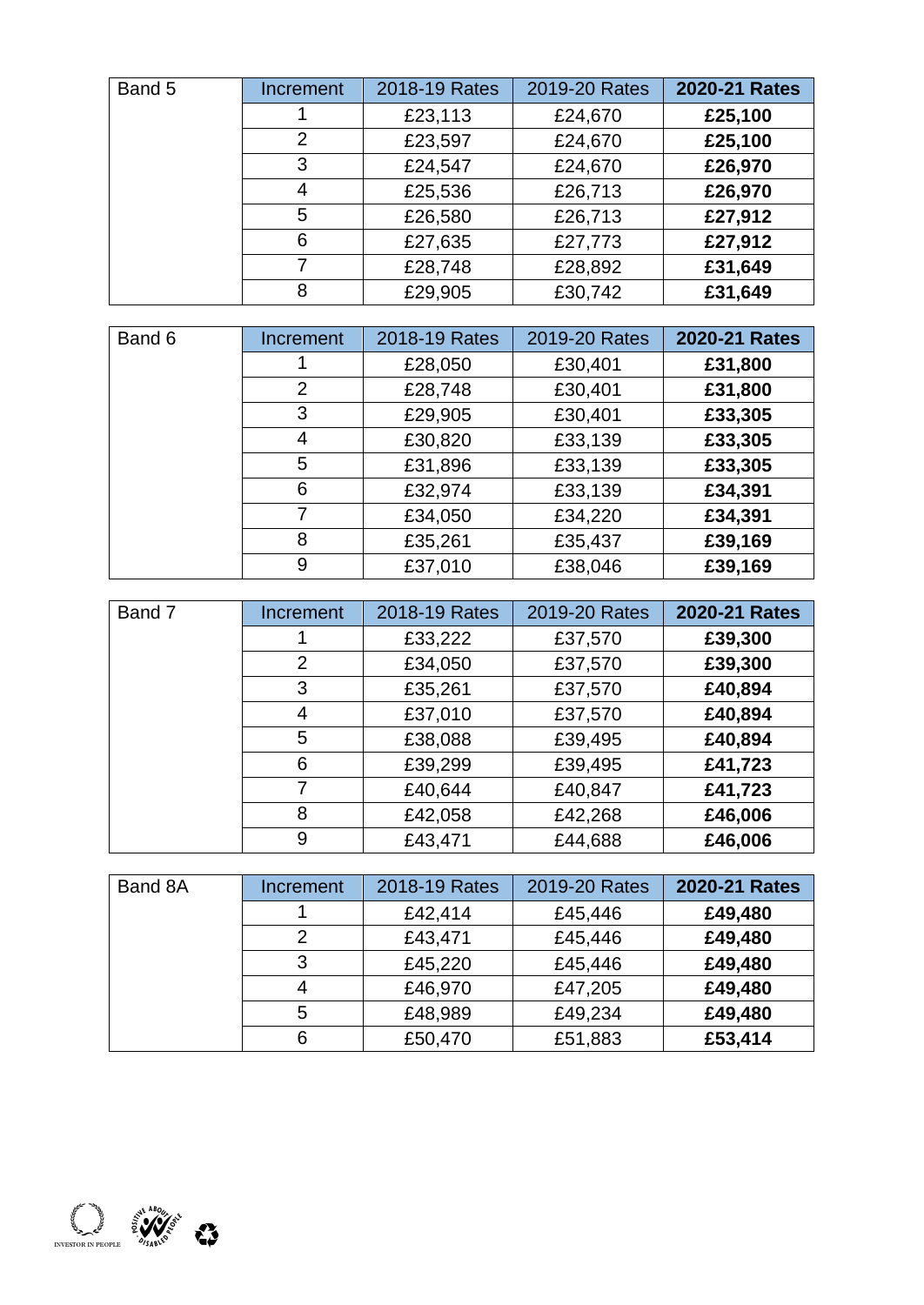| Band 8B | Increment | 2018-19 Rates | 2019-20 Rates | 2020-21 Rates |
|---------|-----------|---------------|---------------|---------------|
|         |           | £49,242       | £53,291       | £59,539       |
|         | 2         | £50,470       | £53,291       | £59,539       |
|         | 3         | £53,026       | £53,291       | £59,539       |
|         | 4         | £55,987       | £56,267       | £59,539       |
|         | 5         | £58,948       | £59,243       | £59,539       |
|         | 6         | £60,563       | £62,259       | £64,095       |

| Band 8C | Increment | 2018-19 Rates | 2019-20 Rates | 2020-21 Rates |
|---------|-----------|---------------|---------------|---------------|
|         |           | £59,090       | £63,570       | £71,365       |
|         | 2         | £60,563       | £63,570       | £71,365       |
|         | 3         | £63,254       | £63,570       | £71,365       |
|         | 4         | £66,216       | £66,547       | £71,365       |
|         | 5         | £70,657       | £71,010       | £71,365       |
|         | 6         | £72,675       | £74,710       | £76,914       |

| Band 8D | Increment | 2018-19 Rates | 2019-20 Rates | 2020-21 Rates |
|---------|-----------|---------------|---------------|---------------|
|         |           | £70,657       | £76,083       | £85,811       |
|         | 2         | £72,675       | £76,083       | £85,811       |
|         | 3         | £75,704       | £76,083       | £85,811       |
|         | 4         | £79,405       | £79,802       | £85,811       |
|         | 5         | £82,611       | £84,211       | £85,811       |
|         | 6         | £86,532       | £88,132       | £89,732       |

| Band 9 | Increment | 2018-19 Rates | 2019-20 Rates | 2020-21 Rates |
|--------|-----------|---------------|---------------|---------------|
|        |           | £84,507       | £92,208       | £102,558      |
|        | 2         | £86,532       | £92,208       | £102,558      |
|        | 3         | £90,608       | £92,208       | £102,558      |
|        | 4         | £94,880       | £96,480       | £102,558      |
|        | 5         | £99,358       | £100,958      | £102,558      |
|        | 6         | £104,050      | £105,650      | £107,250      |

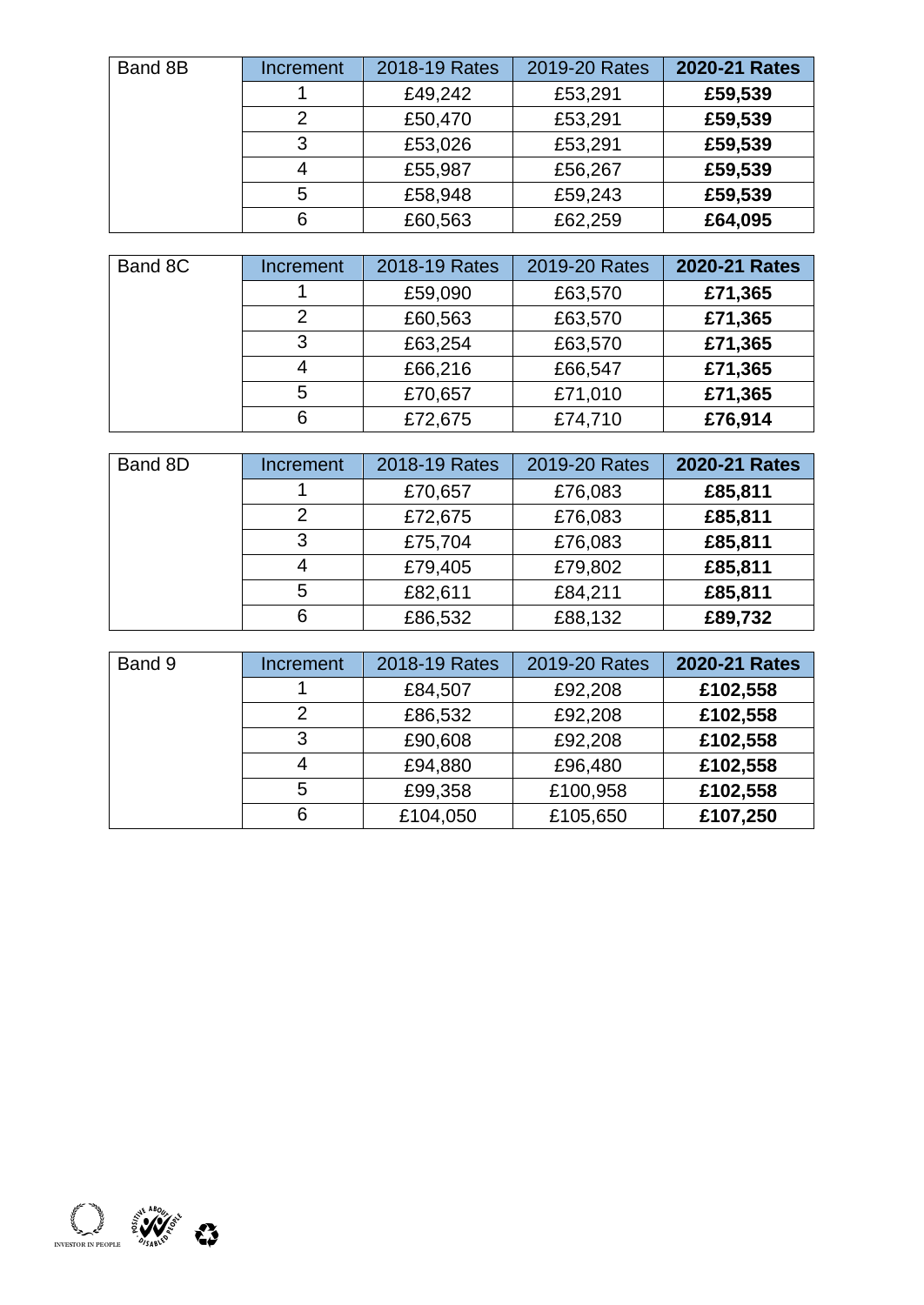#### **Q&A ON 2020-21 AGENDA FOR CHANGE PAY SETTLEMENT AND TRANSITIONAL ARRANGEMENTS DURING THE 2018-19 TO 2020-21 PAY DEAL**

#### **Q.1 I had understood the 2020-21 pay rise was 2.95%. Why have I not received this on 1 April 2020?**

A.1 The 2.95% pay rise for 2020-21 applies to the top pay point of each Band up to £80,000. Because the Bands are being re-structured and shortened, and increments are being set at the same salary level to facilitate that, the 1 April pay rise for staff still moving up their Band can vary greatly over the transitional period, depending on where that staff member is on their pay journey. Some uplifts on 1 April, for instance, will be larger than 2.95% because that employee is at a place on their pay journey where they are benefitting from individual pay points being deleted and set at the same salary level.

For example, a Band 5 on point 3 of the scale in 2019-20 (£24,670) will move on to £26,970 on 1 April 2020, which represents a 9.32% increase in pay. However, this immediate level of increase is because the salary on the  $3<sup>rd</sup>$  increment of the scale is the same as the salary on the  $4<sup>th</sup>$  increment of the scale, and therefore no further increase is due when they move down a square on their incremental date.

| <b>Band 5</b>    |              |                                  |              |                                                       |  |
|------------------|--------------|----------------------------------|--------------|-------------------------------------------------------|--|
| <b>Increment</b> | 2019/20      |                                  | 2020/21      |                                                       |  |
|                  | <b>Rates</b> |                                  | <b>Rates</b> |                                                       |  |
|                  | £24,670      |                                  | £25,100      |                                                       |  |
| 2                | £24,670      |                                  | £25,100      |                                                       |  |
| 3                | £24,670      | 1 April 2020 pay rise<br>(9.32%) | £26,970      | <b>Movement down</b><br>matrix on<br>incremental date |  |
| 4                | £26,713      |                                  | £26,970      | (0%)                                                  |  |
| 5                | £26,713      |                                  | £27,912      |                                                       |  |
| 6                | £27,773      |                                  | £27,912      |                                                       |  |
|                  | £28,892      |                                  | £31,649      |                                                       |  |
| 8                | £30,742      |                                  | £31,649      |                                                       |  |

Alternatively, a Band 5 on the  $6<sup>th</sup>$  increment of the scale in 2019-20 (£27,773) will move to £27,912 on 1 April, a rise of only 0.5%. However, on their incremental date they will move on to £31,649, an increase of 9.54%.

| <b>Band 5</b>    |              |                                    |              |                                                       |  |
|------------------|--------------|------------------------------------|--------------|-------------------------------------------------------|--|
| <b>Increment</b> | 2019/20      |                                    | 2020/21      |                                                       |  |
|                  | <b>Rates</b> |                                    | <b>Rates</b> |                                                       |  |
|                  | £24,670      |                                    | £25,100      |                                                       |  |
| 2                | £24,670      |                                    | £25,100      |                                                       |  |
|                  | £24,670      |                                    | £25,100      |                                                       |  |
| $\overline{2}$   | £24,670      |                                    | £25,100      |                                                       |  |
| 5                | £26,713      |                                    | £27,912      |                                                       |  |
| 6                | £27,773      | 1 April 2020 pay rise<br>$(0.5\%)$ | £27,912      | <b>Movement down</b><br>matrix on<br>incremental date |  |
|                  | £28,892      |                                    | £31,649      | (9.54%)                                               |  |
| 8                | £30,742      |                                    | £31,649      |                                                       |  |

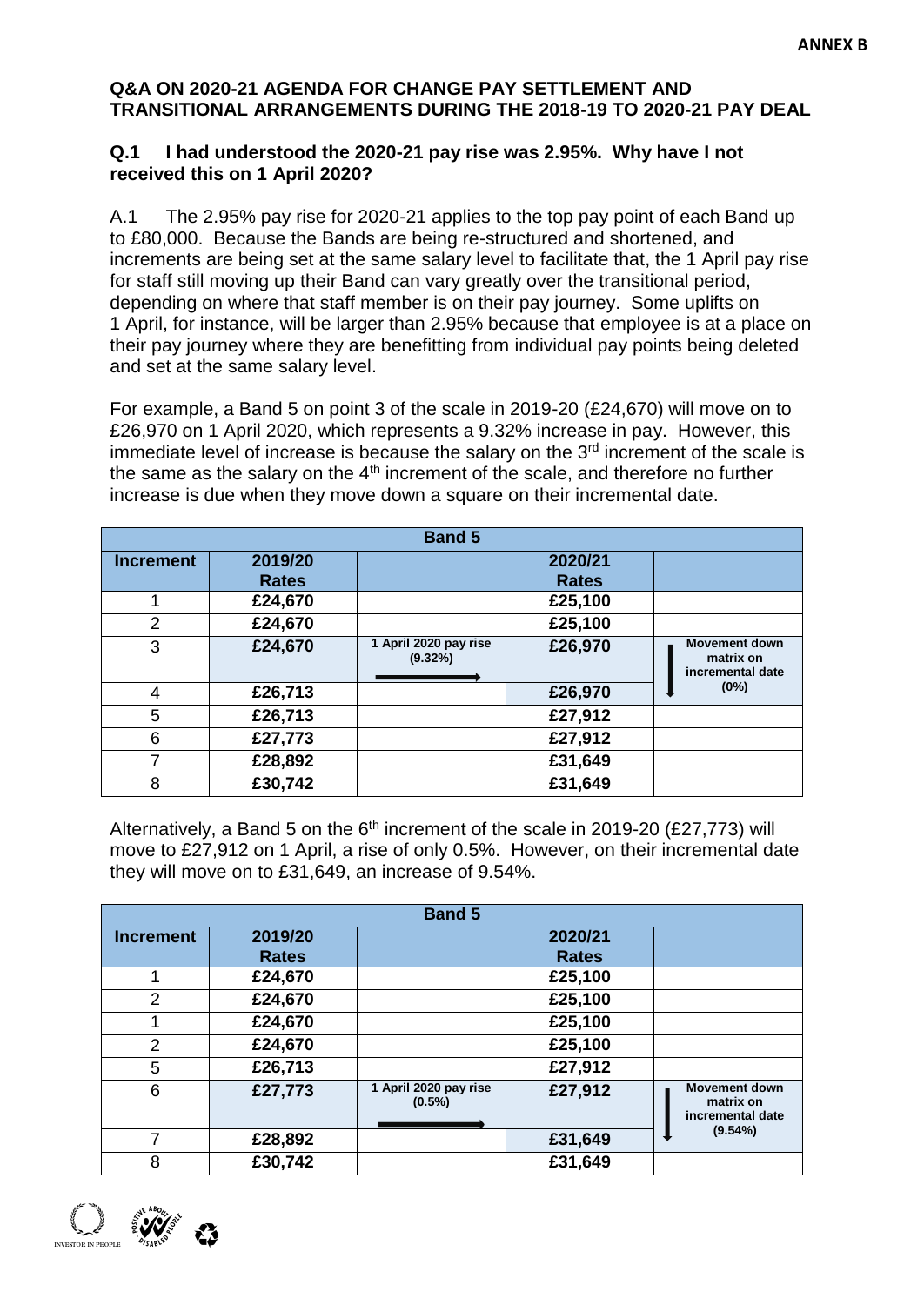## **Q.2 But what if my incremental date is late in the financial year?**

A.2 It is true that in the second example above, the further on in the financial year a staff member's incremental date falls, the less total benefit they will receive that year. This has always been the case but the differences in 1 April uplifts over the transitional period have heightened the effect. It is an unavoidable consequence of the restructuring but it is important to note that everyone is benefiting from the pay deal to one degree or another. In the second example above, for instance, even if the individual's incremental date is late in the year, they are still reaching the top of their Band a year earlier than they would have previously.

### **Q.3 What does the amendment to Annex D of the Framework Agreement mean?**

A.3 The amendment corrects a mistake which would have resulted in Band 2 staff who started after 1 April 2018 leapfrogging their colleagues to the top of the Band and getting there earlier than the 2 years specified in the agreement. These staff have been paid correctly so far and the correction is simply to ensure that they are paid correctly in 2020-21. For the avoidance of doubt, these staffs' pay journeys are as follows:

| Movement Across Matrix |               |               |               |  |  |
|------------------------|---------------|---------------|---------------|--|--|
| <b>Increment</b>       | 2018/19 Rates | 2019/20 Rates | 2020/21 Rates |  |  |
|                        | £17,460       | £18,383       | £18,600       |  |  |
|                        | £17,460       | £18,383       | £18,600       |  |  |
|                        | £17,865       | £18,383       | £20,606       |  |  |

### **Band 2 Staff Starting in 2018-19:**

| <b>Specific Pay Journey</b> |              |                      |              |                      |  |  |
|-----------------------------|--------------|----------------------|--------------|----------------------|--|--|
| 2018-19                     | 1 April 2019 | <b>Incremental</b>   | 1 April 2020 | Incremental          |  |  |
| On taking up                |              | date                 |              | date                 |  |  |
| post                        |              | 2019-20              |              | 2020-21              |  |  |
| £17,460                     | £18,383      | £18,383 <sup>1</sup> | £18,600      | £20,606 <sup>2</sup> |  |  |

1. No increase because the bottom 2 increments of Band 2 have been set at the same salary level as part of the agreed restructuring.

2. Move to the top salary point on the Band on the second anniversary of appointment, as per Annex D of the Framework **Agreement** 

## **Band 2 Staff Starting in 2019-20:**

| <b>Movement Across Matrix</b> |               |               |                            |  |  |
|-------------------------------|---------------|---------------|----------------------------|--|--|
| Increment                     | 2019/20 Rates | 2020/21 Rates | 2021-22 Rates <sup>1</sup> |  |  |
|                               | £18,383       | £18,600       | <b>First Point</b>         |  |  |
|                               | £18,383       | £18,600       | <b>First Point</b>         |  |  |
|                               | £18,383       | £20,606       | <b>Top Point</b>           |  |  |
|                               |               |               |                            |  |  |

1. 2021-22 pay rates have not been agreed yet.

| Specific Pay Journey            |              |                                       |                    |                                       |  |
|---------------------------------|--------------|---------------------------------------|--------------------|---------------------------------------|--|
| 2019-20<br>On taking up<br>post | 1 April 2020 | <b>Incremental</b><br>date<br>2020-21 | 1 April 2021       | <b>Incremental</b><br>date<br>2021-22 |  |
| £18,383                         | £18,600      | £18,6001                              | <b>First Point</b> | Top Point <sup>2</sup>                |  |

1. No increase because the bottom 2 increments of Band 2 have been set at the same salary level as part of the agreed restructuring.

2. Move to the top salary point on the Band on the second anniversary of appointment, as per Annex D of the Framework [Agreement.](https://www.stac.scot.nhs.uk/wp-content/uploads/Test.pdf)

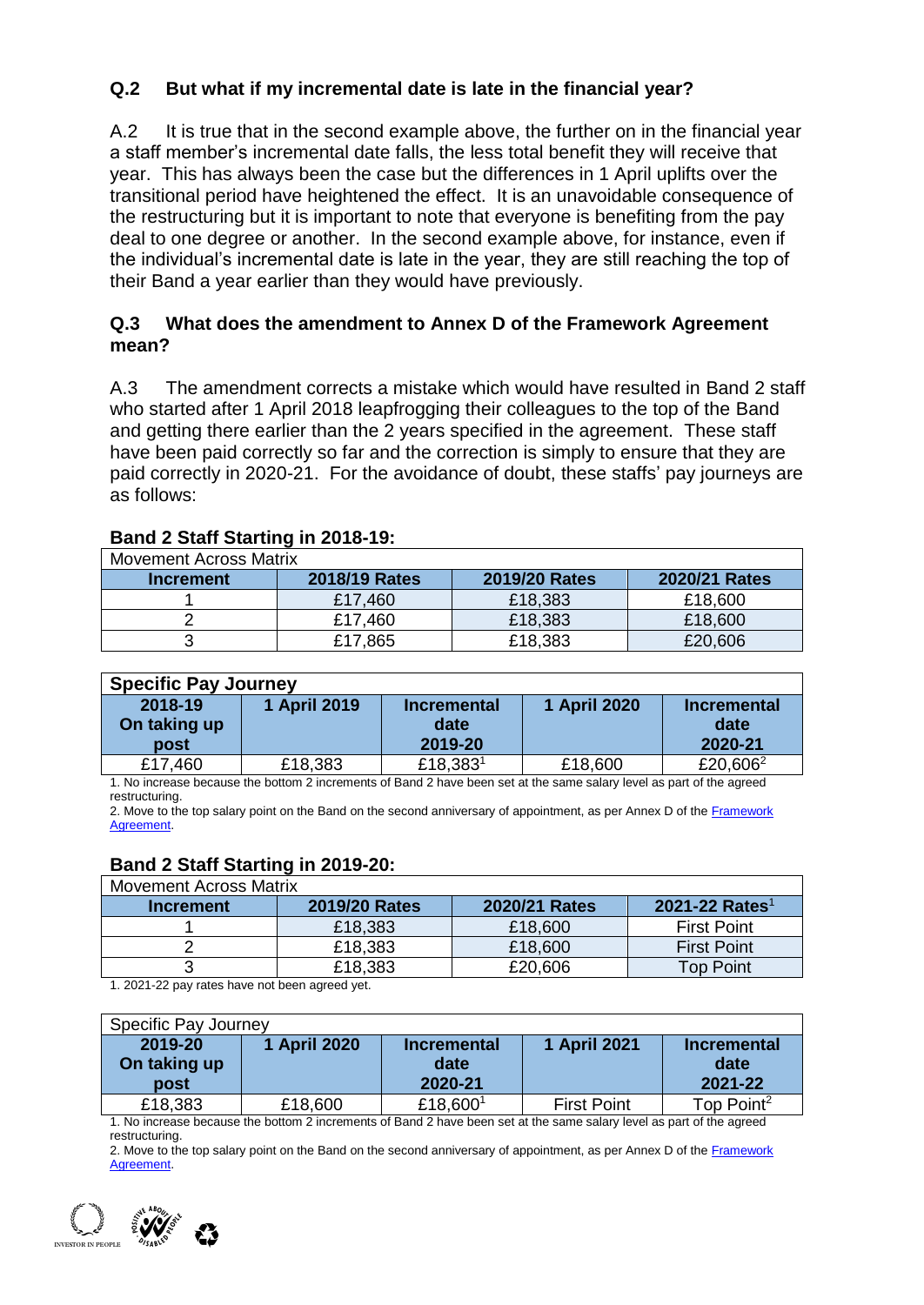# **Q.4 Why has "preceptorship" been discontinued?**

A.4 Preceptorship (the practice of accelerating the progression of new start Band 5s through the first two pay points in 6 monthly stages) was part of the original Agenda for Change agreement put in place in 2004. At the time, this was seen as a way to increase the attractiveness of key professional roles by rapidly increasing income in the first year.

Preceptorship was subsequently discontinued in NHS England in 2013, although it was retained in NHS Scotland. Under the new pay arrangements agreed for Agenda for Change staff in NHS Scotland, Band 5 staff will benefit from both increased starting salary and a shorter journey to the top of the Band. Preceptorship has therefore effectively been superseded by the new approach and Scottish Employers and Staff Side have agreed it should be discontinued from 1 April 2020 as part of the transition.

Band 5 staff who started before 1 April 2020 will continue to follow the preceptorship journey set out in paragraphs 15 to 18 of [PCS\(AFC\)2019/1.](https://www.sehd.scot.nhs.uk/pcs/PCS2019(AFC)01.pdf) Band 5 staff who start from 1 April 2020 onwards should follow the same incremental pattern as all other new starts to the service i.e. advancing by one increment on the anniversary of the date they take up their post, as per para 1.11 of the Agenda for Change Handbook.

### **Q.5 I am still not clear what is happening to Agenda for Change pay Bands. Can you explain further?**

A.5 Essentially, the number of years it will take staff to get to the top salary of Bands 2 to 7 is being shortened. Band 1 will remain as a spot salary for those staff who have decided to stay in Band 1 roles following the 2016 review. The number of years it will take to get to the top salary of Bands 8a to 9 will remain the same.

Unlike the previous system, where staff moved up a unique pay point each year, staff will typically spend multiple years on the same pay point before moving on to the next point. The length of time it will now take staff to reach the top of their band and how long staff will spend on each point are set out in tables at paragraph 10 and Annex B of the [Framework Agreement](https://www.stac.scot.nhs.uk/wp-content/uploads/Test.pdf) respectively. Those tables are reproduced below for ease of reference.

|                | Old system   | <b>New system</b>   |
|----------------|--------------|---------------------|
| <b>Band 1</b>  | Single Point | <b>Single Point</b> |
| <b>Band 2</b>  | 5 years      | 2 years             |
| <b>Band 3</b>  | 6 years      | 2 years             |
| <b>Band 4</b>  | 6 years      | 3 years             |
| <b>Band 5</b>  | 7 years      | 4 years             |
| <b>Band 6</b>  | 8 years      | 5 years             |
| <b>Band 7</b>  | 8 years      | 5 years             |
| <b>Band 8a</b> | 5 years      | 5 years             |
| <b>Band 8b</b> | 5 years      | 5 years             |
| <b>Band 8c</b> | 5 years      | 5 years             |
| <b>Band 8d</b> | 5 years      | 5 years             |
| <b>Band 9</b>  | 5 years      | 5 years             |

## **Number of years to top of old pay scales and under new system:**

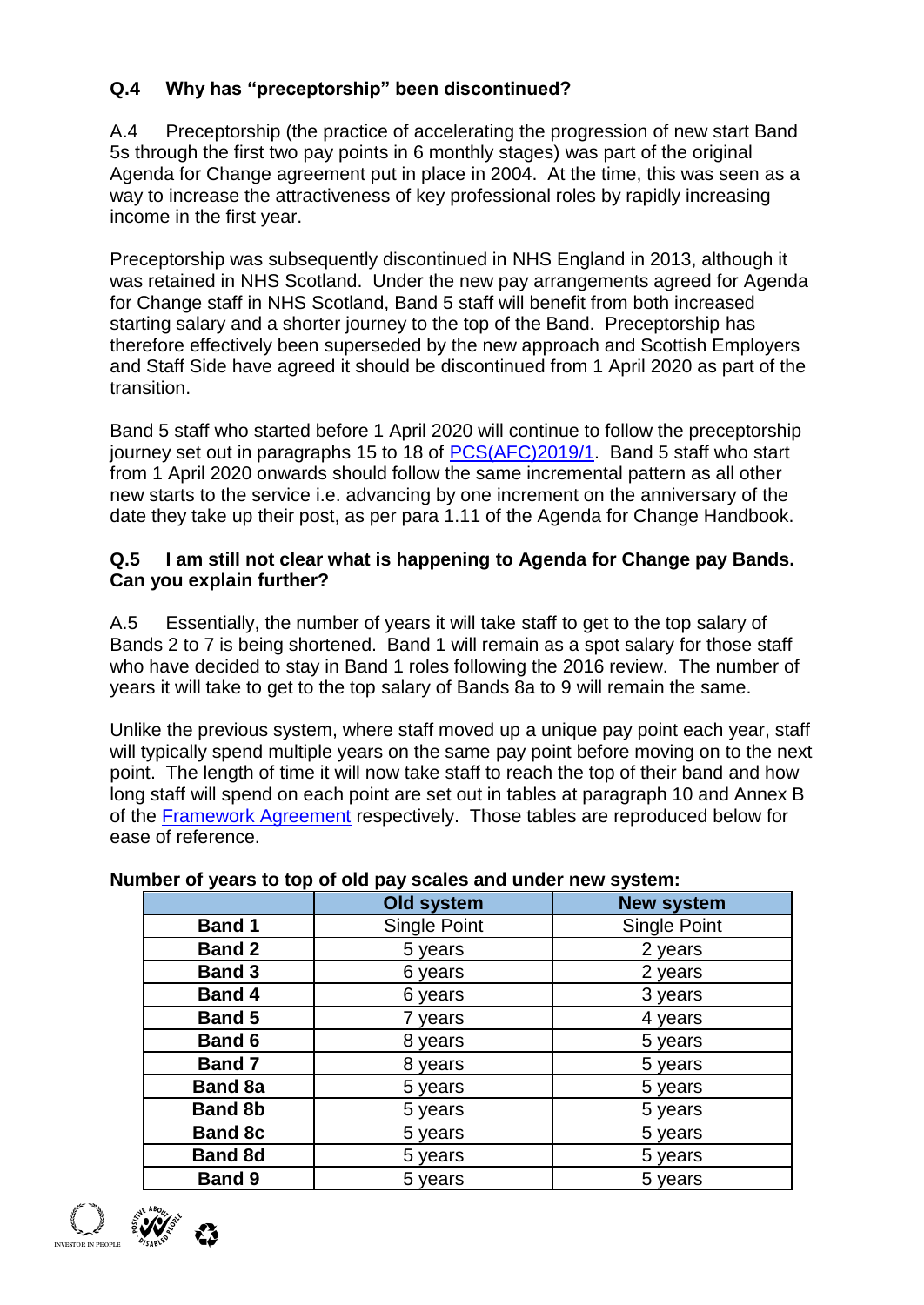| <b>Starting Pay</b> |         | <b>Intermediate Point</b> |                                              | <b>Max</b>        |  |         |                   |
|---------------------|---------|---------------------------|----------------------------------------------|-------------------|--|---------|-------------------|
|                     | Year 1  | Year 2                    | Year 3                                       | Year <sub>4</sub> |  | Year 5  | Year <sub>6</sub> |
| Band 1              |         |                           | Spot point for those who have stayed on Band |                   |  |         |                   |
| Band 2              | Point 1 |                           | Point 2                                      |                   |  |         |                   |
| Band 3              | Point 1 |                           | Point 2                                      |                   |  |         |                   |
| Band 4              | Point 1 |                           |                                              | Point 2           |  |         |                   |
| Band 5              | Point 1 |                           | Point 2                                      |                   |  | Point 3 |                   |
| Band 6              | Point 1 |                           | Point 2                                      |                   |  |         | Point 3           |
| Band 7              | Point 1 |                           | Point 2                                      |                   |  |         | Point 3           |
| Band 8A             | Point 1 |                           |                                              |                   |  |         | Point 2           |
| Band 8B             | Point 1 |                           |                                              |                   |  |         | Point 2           |
| Band 8C             | Point 1 |                           |                                              |                   |  |         | Point 2           |
| Band 8D             | Point 1 |                           |                                              |                   |  |         | Point 2           |
| Band 9              | Point 1 |                           |                                              |                   |  |         | Point 2           |

# **Number of years spent on each point on each Band under new system:**

A more detailed explanation of the changes being made to each Band is attached as **Annex C**.

### **Q.6 So if I now have to spend 2 or 3 years on the same point on the Band, does that mean I will not get a pay rise over that time?**

A.6 No. It is important to stress that although staff will stay on the same point for multiple years, they will continue to receive yearly cost of living rises on 1 April.

## **Q.7 What does this mean for my incremental date?**

A.7 Staff's incremental date remains the anniversary of their entry into that pay Band. So for a new Band 6, for instance, who enters the service for the first time on 15 May 2020, they will move on to point 2 of their scale on 15 May 2022 (i.e. two years after taking up post), and then on to point 3 on 15 May 2025 (three years after moving to point 2 and 5 years after taking up post). Point 3 is the top point of the new Band.

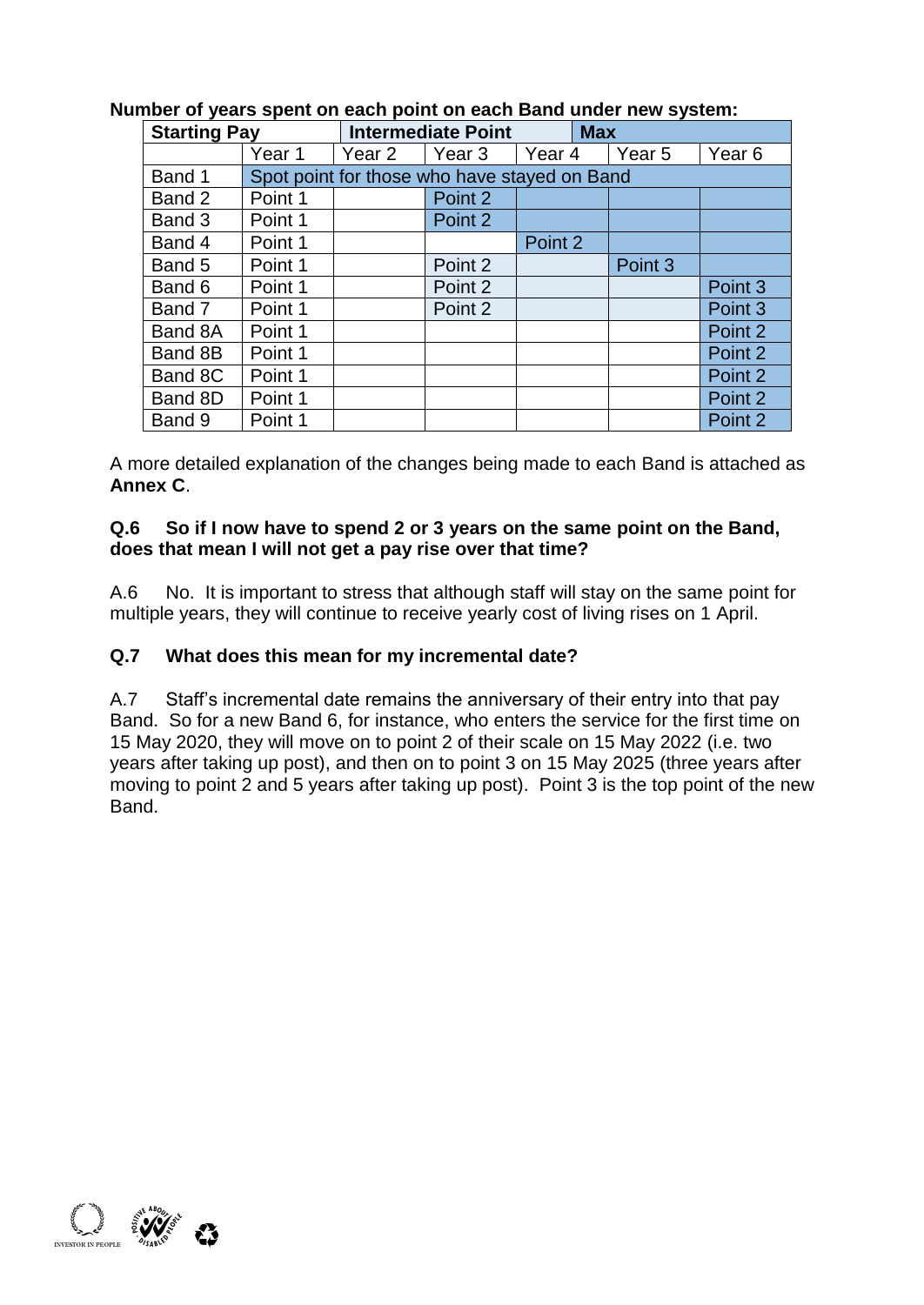This section portrays how each Band is being restructured over the transitional period. Band 1 remains a spot salary as it was in 2017-18, but the pay journey is presented below for completeness. All other Bands are being reformed. Bands 2, 3, 4, 8A, 8B, 8C, 8D and 9, are restructured over 3 years and reach their final form in 2020-21. Bands 5, 6 and 7 are restructured over 4 years and reach their final form in 2021-22.

For simplicity, these tables reflect the situation of staff who join a Band at the bottom of that Band. It is acknowledged that where staff secured promotion under the old system of overlapping Bands, they may have started higher up the Band meaning that their actual years of experience would not match the "Years of Experience" column in the illustration.

| How Band 1 salary increases during the deal |                       |                   |                       |            |                              |                   |                              |                   |  |  |  |  |
|---------------------------------------------|-----------------------|-------------------|-----------------------|------------|------------------------------|-------------------|------------------------------|-------------------|--|--|--|--|
|                                             | 2017-18               |                   |                       | 2018-19    |                              | 2019-20           |                              | 2020-21           |  |  |  |  |
|                                             | SALARY (£)<br>£16,532 | <b>YoE</b><br>All | SALARY (£)<br>£17,460 | YoE<br>All | <b>SALARY (£)</b><br>£17,949 | <b>YoE</b><br>All | <b>SALARY (£)</b><br>£18,478 | <b>YoE</b><br>All |  |  |  |  |
|                                             |                       |                   |                       |            |                              |                   |                              |                   |  |  |  |  |
|                                             |                       |                   |                       |            |                              |                   |                              |                   |  |  |  |  |

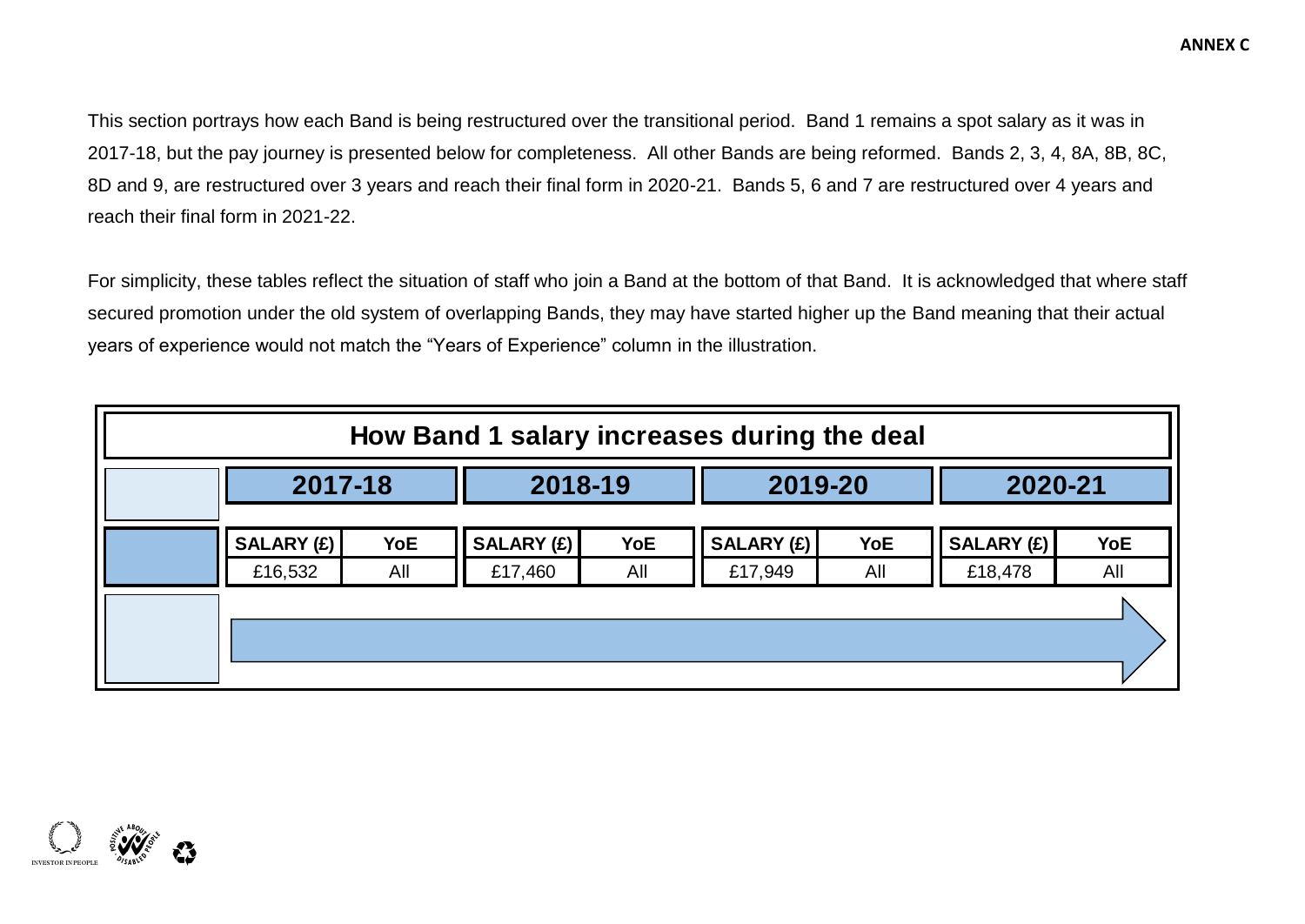|                            |                                                  | How Band 2 is being restructured as a result of the deal |                     |                                                                     |                   |                                                                |                     |                                                                                           |
|----------------------------|--------------------------------------------------|----------------------------------------------------------|---------------------|---------------------------------------------------------------------|-------------------|----------------------------------------------------------------|---------------------|-------------------------------------------------------------------------------------------|
|                            |                                                  | 2017-18                                                  |                     | 2018-19                                                             |                   | 2019-20                                                        | 2020-21             |                                                                                           |
|                            | <b>Original structure</b><br>6 unique pay points |                                                          |                     | First year of pay deal<br>and beginning of<br>structural transition |                   | Second year of pay<br>deal. Structural<br>transition continues |                     | Third year of pay deal.<br>Last year of structural<br>transion. Band now In<br>final form |
|                            |                                                  |                                                          | 5 unique pay points |                                                                     |                   | 3 unique pay points                                            | 2 unique pay points |                                                                                           |
|                            | <b>SALARY (£)</b>                                | <b>YoE</b>                                               | <b>SALARY (£)</b>   | <b>YoE</b>                                                          | <b>SALARY (£)</b> | <b>YoE</b>                                                     | <b>SALARY (£)</b>   | <b>YoE</b>                                                                                |
| <b>SALARY</b><br>&         | £16,532<br>£16,929                               | $<$ 1 year<br>$1 - 2$ years                              | £17,460             | $<$ 1 year<br>- 2 years                                             |                   | $<$ 1 year                                                     | £18,600             | < 1 year<br>- 2 years                                                                     |
| <b>YEARS OF</b>            | £17,344                                          | $2 - 3$ years                                            | £17,865             | $2 - 3$ years                                                       | £18,383           | - 4 years                                                      |                     |                                                                                           |
| <b>EXPERIENCE</b><br>(YoE) | £17,760                                          | $3 - 4$ years                                            | £18,292             | $3 - 4$ years                                                       |                   |                                                                | £20,606             | Over 2 years                                                                              |
|                            | £18,295                                          | $4 - 5$ years                                            | £18,843             | $4 - 5$ years                                                       | £18,937           | $4 - 5$ years                                                  |                     |                                                                                           |
|                            | £18,903                                          | Over 6 years                                             | £19,470             | Over 6 years                                                        | £20,015           | Over 6 years                                                   |                     |                                                                                           |
|                            |                                                  |                                                          |                     |                                                                     |                   |                                                                |                     |                                                                                           |

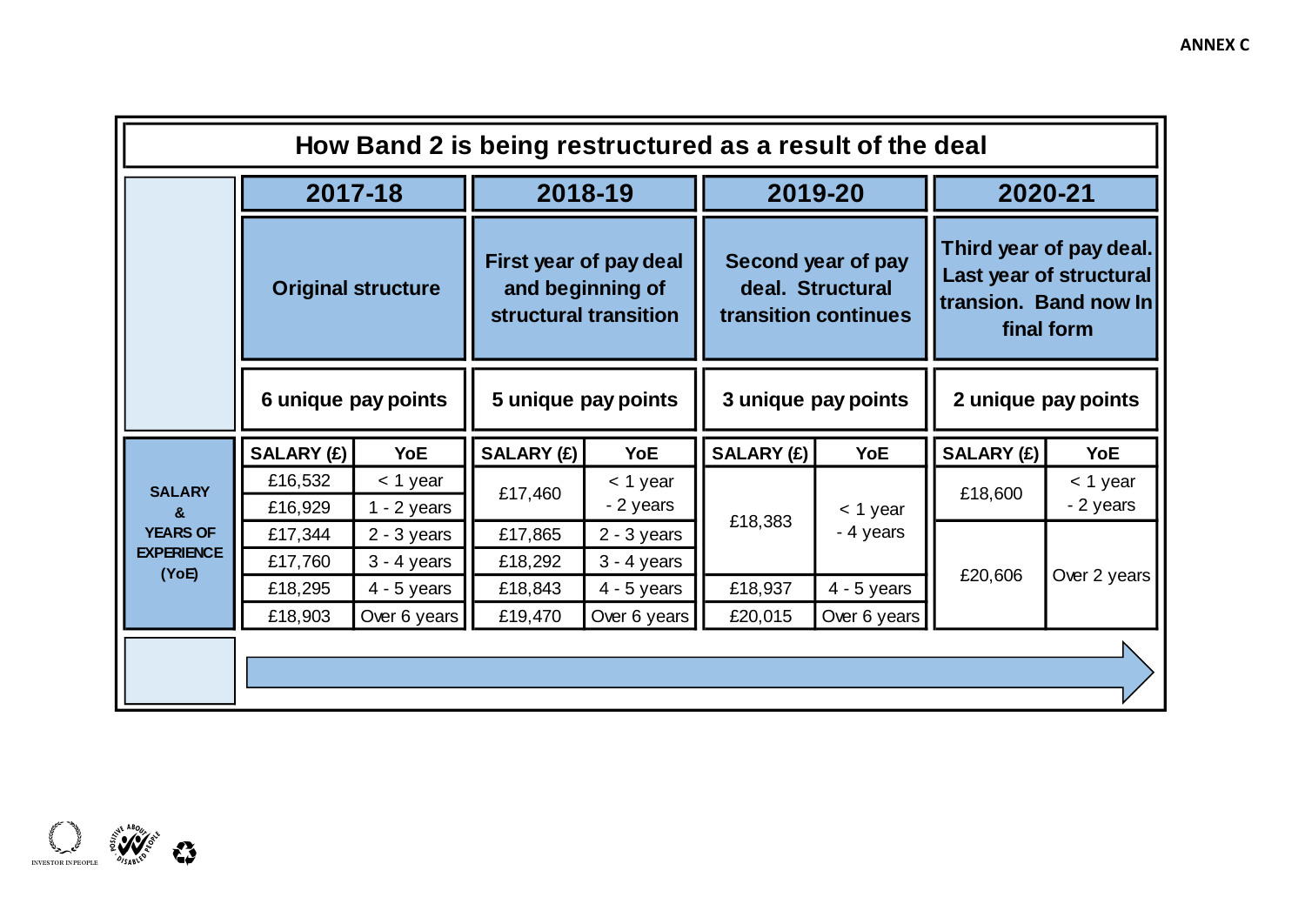|                       |                           | How Band 3 is being restructured as a result of the deal |                     |                                                                     |                     |                                                                      |                                                                                           |              |
|-----------------------|---------------------------|----------------------------------------------------------|---------------------|---------------------------------------------------------------------|---------------------|----------------------------------------------------------------------|-------------------------------------------------------------------------------------------|--------------|
|                       |                           | 2017-18                                                  |                     | 2018-19                                                             |                     | 2019-20                                                              | 2020-21                                                                                   |              |
|                       | <b>Original structure</b> |                                                          |                     | First year of pay deal<br>but no change to<br><b>Band structure</b> |                     | Second year of pay<br>deal and beginning of<br>structural transition | Third year of pay deal.<br>Last year of structural<br>transion. Band now in<br>final form |              |
|                       | 7 unique pay points       |                                                          | 7 unique pay points |                                                                     | 5 unique pay points |                                                                      | 2 unique pay points                                                                       |              |
|                       | <b>SALARY (£)</b>         | <b>YoE</b>                                               | SALARY (£)          | <b>YoE</b>                                                          | SALARY (£)          | <b>YoE</b>                                                           | <b>SALARY (£)</b>                                                                         | <b>YoE</b>   |
|                       | £17,760                   | $<$ 1 year                                               | £18,292             | $<$ 1 year                                                          |                     |                                                                      | £20,700                                                                                   | $<$ 1 year   |
| <b>SALARY</b>         | £18,295                   | $1 - 2$ years                                            | £18,843             | $1 - 2$ years                                                       | £19,945             | $<$ 1 year                                                           |                                                                                           | - 2 years    |
| æ.<br><b>YEARS OF</b> | £18,903                   | $2 - 3$ years                                            | £19,470             | $2 - 3$ years                                                       |                     | - 3 years                                                            |                                                                                           |              |
| <b>EXPERIENCE</b>     | £19,268                   | $3 - 4$ years                                            | £19,846             | $3 - 4$ years                                                       |                     |                                                                      |                                                                                           |              |
| (YoE)                 | £19,754                   | $4 - 5$ years                                            | £20,347             | $4 - 5$ years                                                       | £20,449             | $4 - 5$ years                                                        | £22,594                                                                                   | Over 2 years |
|                       | £20,302                   | $5 - 6$ years                                            | £20,911             | $5 - 6$ years                                                       | £21,016             | $5 - 6$ years                                                        |                                                                                           |              |
|                       | £20,727                   | Over 6 years                                             | £21,349             | Over 6 years                                                        | £21,947             | Over 6 years                                                         |                                                                                           |              |
|                       |                           |                                                          |                     |                                                                     |                     |                                                                      |                                                                                           |              |

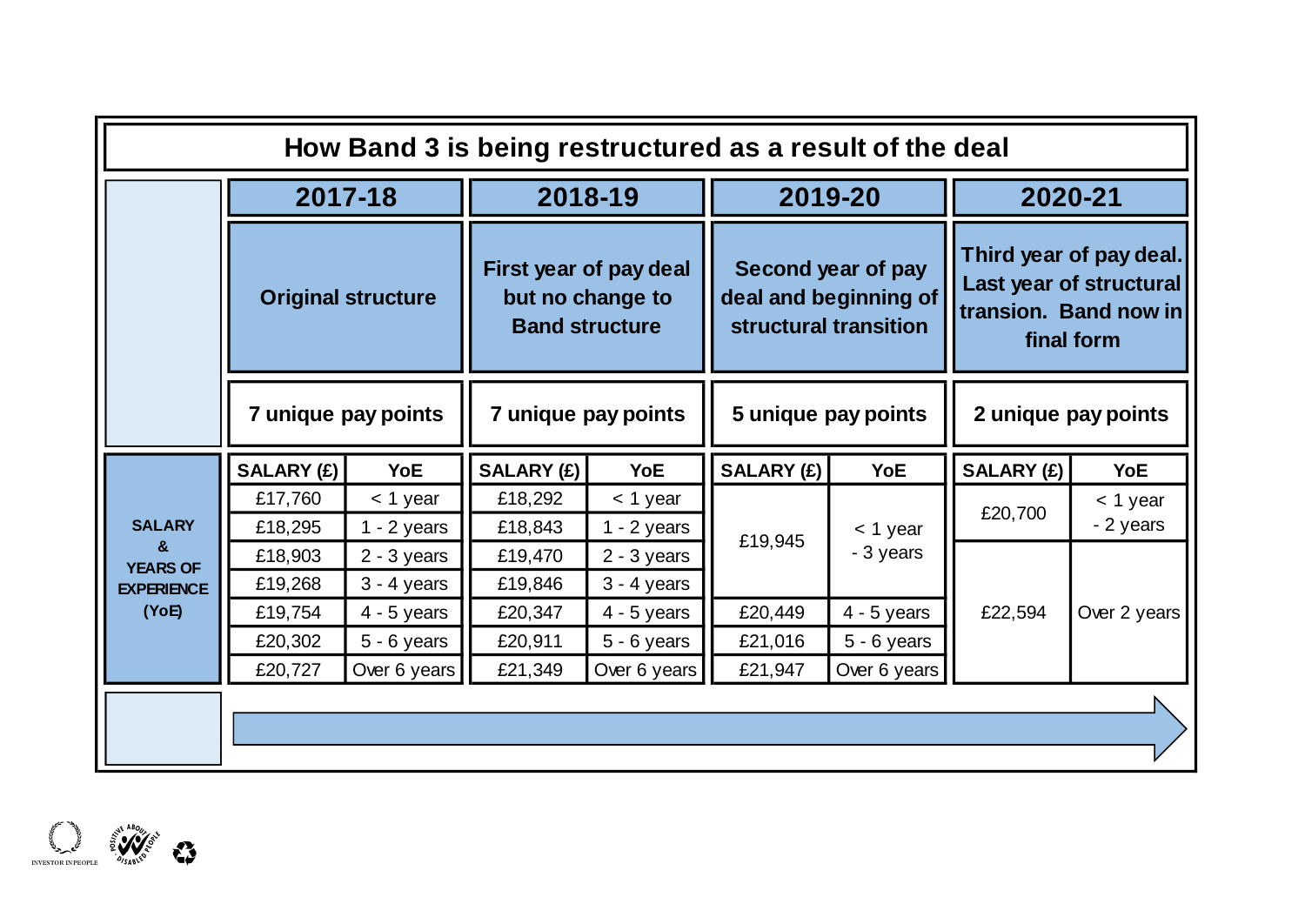|                                      |                               |                                              |                               |                                                                     |                     | How Band 4 is being restructured as a result of the deal             |                     |                                                                                           |
|--------------------------------------|-------------------------------|----------------------------------------------|-------------------------------|---------------------------------------------------------------------|---------------------|----------------------------------------------------------------------|---------------------|-------------------------------------------------------------------------------------------|
|                                      |                               | 2017-18                                      |                               | 2018-19                                                             |                     | 2019-20                                                              |                     | 2020-21                                                                                   |
|                                      | <b>Original structure</b>     |                                              |                               | First year of pay deal<br>but no change to<br><b>Band structure</b> |                     | Second year of pay<br>deal and beginning of<br>structural transition |                     | Third year of pay deal.<br>Last year of structural<br>transion. Band now in<br>final form |
|                                      |                               | 7 unique pay points                          | 7 unique pay points           |                                                                     | 5 unique pay points |                                                                      | 2 unique pay points |                                                                                           |
|                                      | SALARY (£)                    | YoE                                          | SALARY (£)                    | <b>YoE</b>                                                          | <b>SALARY (£)</b>   | <b>YoE</b>                                                           | <b>SALARY (£)</b>   | <b>YoE</b>                                                                                |
| <b>SALARY</b><br>&                   | £20,302<br>£20,727<br>£21,400 | $<$ 1 year<br>$1 - 2$ years<br>$2 - 3$ years | £20,911<br>£21,349<br>£22,042 | $<$ 1 year<br>$1 - 2$ years<br>$2 - 3$ years                        | £22,152             | $<$ 1 year<br>- 3 years                                              | £22,700             | $<$ 1 year<br>- 3 years                                                                   |
| <b>YEARS OF</b><br><b>EXPERIENCE</b> | £22,083                       | $3 - 4$ years                                | £22,746                       | $3 - 4$ years                                                       | £22,860             | $3 - 4$ years                                                        |                     |                                                                                           |
| (YoE)                                | £22,313                       | $4 - 5$ years                                | £22,982                       | $4 - 5$ years                                                       | £23,097             | $4 - 5$ years                                                        | £24,973             | Over 3 years                                                                              |
|                                      | £22,440                       | $5 - 6$ years                                | £23,113                       | $5 - 6$ years                                                       | £23,229             | $5 - 6$ years                                                        |                     |                                                                                           |
|                                      | £22,910                       | Over 6 years                                 | £23,597                       | Over 6 years                                                        | £24,258             | Over 6 years                                                         |                     |                                                                                           |
|                                      |                               |                                              |                               |                                                                     |                     |                                                                      |                     |                                                                                           |
|                                      |                               |                                              |                               |                                                                     |                     |                                                                      |                     |                                                                                           |

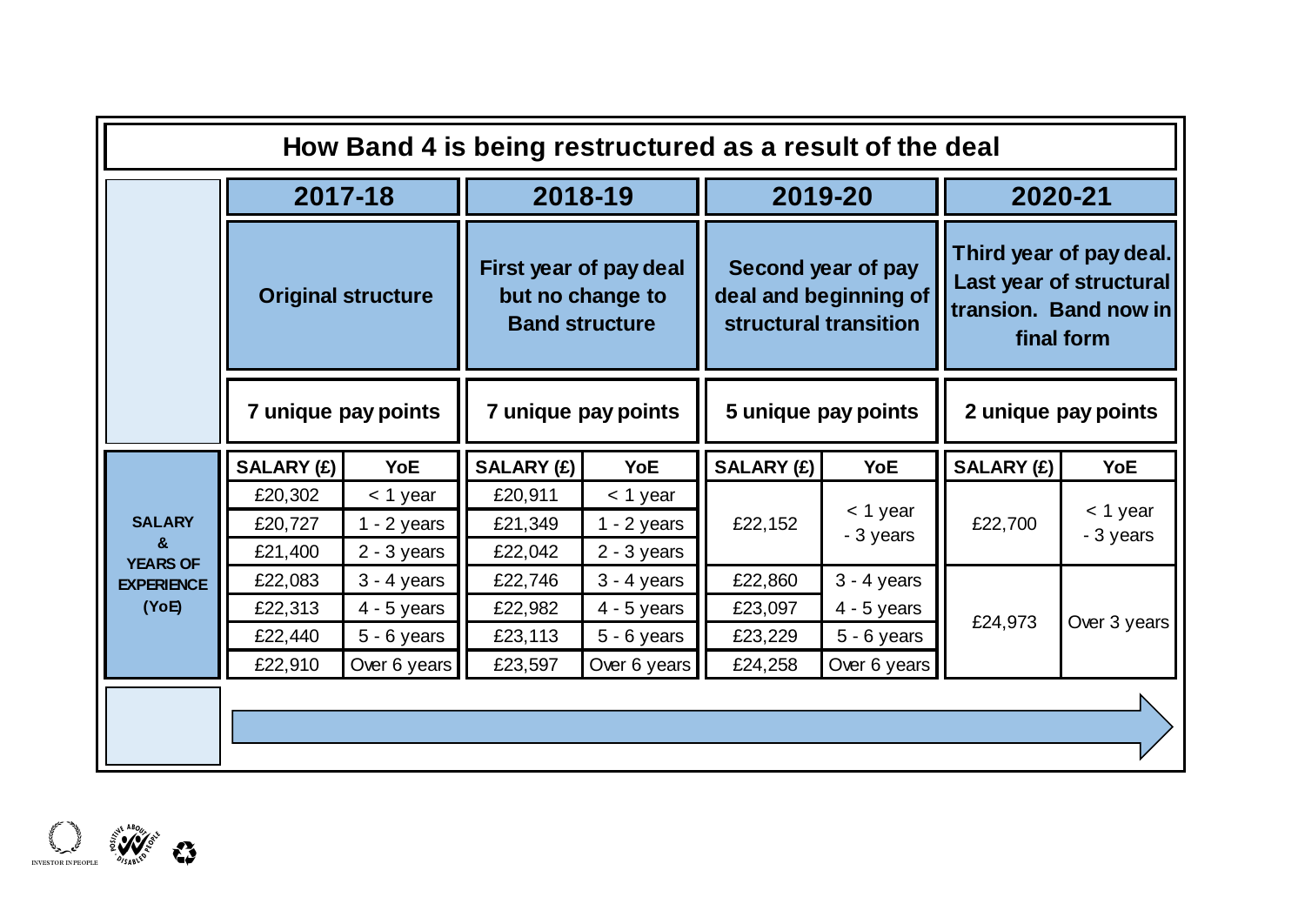|                            |                           | 2017-18                     |                    | 2018-19                                                             | 2019-20            |                                                                      | 2020-21                                                              |                         |                                                                                                     | 2021-22               |
|----------------------------|---------------------------|-----------------------------|--------------------|---------------------------------------------------------------------|--------------------|----------------------------------------------------------------------|----------------------------------------------------------------------|-------------------------|-----------------------------------------------------------------------------------------------------|-----------------------|
|                            | <b>Original structure</b> |                             |                    | First year of pay deal<br>but no change to<br><b>Band Structure</b> |                    | Second year of pay<br>deal and beginning of<br>structural transition | Third year of pay deal.<br><b>Structural transition</b><br>continues |                         | No pay deal agreed as<br>yet. Last year of<br>structural transion.<br><b>Band now In final form</b> |                       |
|                            |                           | 8 unique pay points         |                    | 8 unique pay points                                                 |                    | 5 unique pay points                                                  |                                                                      | 4 unique pay points     |                                                                                                     | 3 unique pay points   |
|                            | <b>SALARY (£)</b>         | YoE                         | SALARY (£)         | YoE                                                                 | <b>SALARY (£)</b>  | YoE                                                                  | SALARY (£)                                                           | YoE                     | <b>SALARY (£)</b>                                                                                   | <b>YoE</b>            |
|                            | £22,440<br>£22,910        | $<$ 1 year<br>$1 - 2$ years | £23,113<br>£23,597 | $<$ 1 year<br>$1 - 2$ years                                         | £24,670            | < 1 year                                                             | £25,100                                                              | $<$ 1 year<br>- 2 years | First point                                                                                         | < 1 year<br>- 2 years |
| <b>SALARY</b><br>ጼ         | £23,832                   | $2 - 3$ years               | £24,547            | $2 - 3$ years                                                       |                    | - 3 years                                                            |                                                                      |                         |                                                                                                     |                       |
| <b>YEARS OF</b>            | £24,793                   | $3 - 4$ years               | £25,536            | $3 - 4$ years                                                       |                    |                                                                      | £26,970                                                              | $2 - 4$ years           | Second point                                                                                        | $2 - 4$ years         |
| <b>EXPERIENCE</b><br>(YoE) | £25,806                   | $4 - 5$ years               | £26,580            | $4 - 5$ years                                                       | £26,713            | $3 - 5$ years                                                        | £27,912                                                              | $4 - 6$ years           |                                                                                                     |                       |
|                            | £26,830                   | $5 - 6$ years               | £27,635            | $5 - 6$ years                                                       | £27,773            | $5 - 6$ years                                                        |                                                                      |                         | Top point                                                                                           | Over 4 years          |
|                            | £27,911<br>£29,032        | 6 - 7 years<br>Over 7 years | £28,748<br>£29,905 | 6 - 7 years<br>Over 7 years                                         | £28,892<br>£30,742 | 6 - 7 years<br>Over 7 years                                          | £31,649                                                              | Over 6 years            |                                                                                                     |                       |
|                            |                           |                             |                    |                                                                     |                    |                                                                      |                                                                      |                         |                                                                                                     |                       |
|                            |                           |                             |                    |                                                                     |                    |                                                                      |                                                                      |                         |                                                                                                     |                       |
|                            |                           |                             |                    |                                                                     |                    |                                                                      |                                                                      |                         |                                                                                                     |                       |

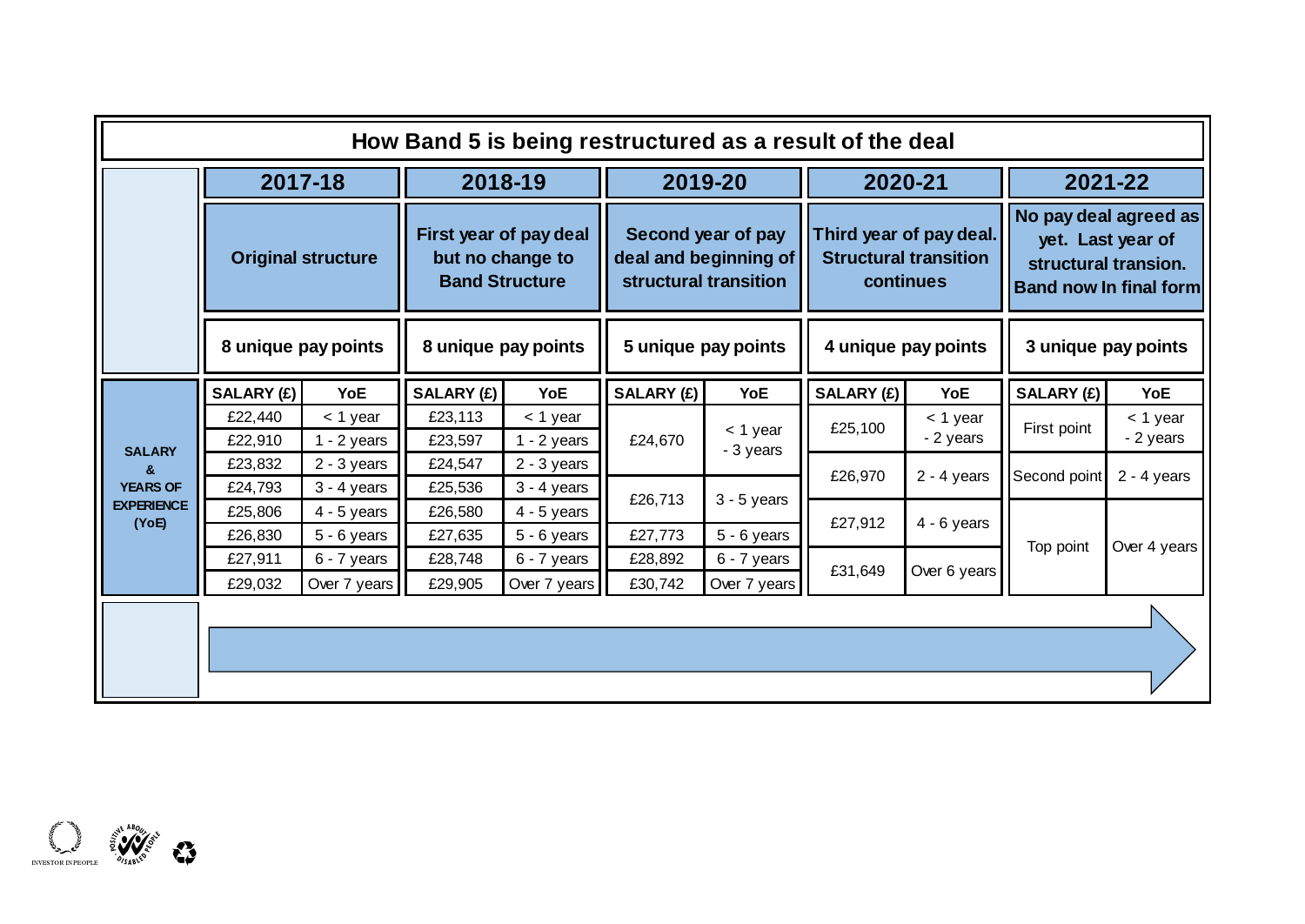|                    |                    |                             | How Band 6 is being restructured as a result of the deal |                                                          |                    |                                                                  |                   |                                                                  |                                                                                                     |                     |
|--------------------|--------------------|-----------------------------|----------------------------------------------------------|----------------------------------------------------------|--------------------|------------------------------------------------------------------|-------------------|------------------------------------------------------------------|-----------------------------------------------------------------------------------------------------|---------------------|
|                    |                    | 2017-18                     |                                                          | 2018-19                                                  |                    | 2019-20                                                          | 2020-21           |                                                                  |                                                                                                     | 2021-22             |
|                    |                    | <b>Original structure</b>   |                                                          | First year of deal but<br>no change to Band<br>structure |                    | Second year of deal<br>and beginning of<br>structural transition |                   | Third year of deal.<br><b>Structural transition</b><br>continues | No pay deal agreed as<br>yet. Last year of<br>structural transion.<br><b>Band now In final form</b> |                     |
|                    |                    | 9 unique pay points         |                                                          | 9 unique pay points                                      |                    | 5 unique pay points                                              |                   | 4 unique pay points                                              |                                                                                                     | 3 unique pay points |
|                    | SALARY (£)         | YoE                         | SALARY (£)                                               | YoE                                                      | <b>SALARY (£)</b>  | YoE                                                              | <b>SALARY (£)</b> | YoE                                                              | SALARY (£)                                                                                          | YoE                 |
|                    | £26,830            | $<$ 1 year                  | £28,050                                                  | < 1 year                                                 |                    | < 1 year                                                         | £31,800           | $<$ 1 year                                                       | First point                                                                                         | $<$ 1 year          |
|                    | £27,911            | $1 - 2$ years               | £28,748                                                  | $1 - 2$ years                                            | £30,401            | - 3 years                                                        |                   | - 2 years                                                        |                                                                                                     | - 2 years           |
| <b>SALARY</b><br>& | £29,034            | $2 - 3$ years               | £29,905                                                  | $2 - 3$ years                                            |                    |                                                                  |                   |                                                                  |                                                                                                     |                     |
| <b>YEARS OF</b>    | £29,923            | $3 - 4$ years               | £30,820                                                  | $3 - 4$ years                                            |                    |                                                                  | £33,305           | $2 - 5$ years                                                    | Second point                                                                                        | $2 - 5$ years       |
| <b>EXPERIENCE</b>  | £30,967            | $4 - 5$ years               | £31,896                                                  | $4 - 5$ years                                            | £33,139            | $3 - 6$ years                                                    |                   |                                                                  |                                                                                                     |                     |
| (YoE)              | £32,013            | $5 - 6$ years               | £32,974                                                  | $5 - 6$ years                                            |                    |                                                                  | £34,391           | $5 - 7$ years                                                    |                                                                                                     |                     |
|                    | £33,058<br>£34,234 | $6 - 7$ years               | £34,050<br>£35,261                                       | 6 - 7 years<br>$7 - 8$ years                             | £34,220<br>£35,437 | 6 - 7 years                                                      |                   |                                                                  | Top point                                                                                           | Over 5 years        |
|                    | £35,933            | 7 - 8 years<br>Over 8 years | £37,010                                                  | Over 8 years                                             | £38,046            | 7 - 8 years<br>Over 8 years                                      | £39,169           | Over 7 years                                                     |                                                                                                     |                     |
|                    |                    |                             |                                                          |                                                          |                    |                                                                  |                   |                                                                  |                                                                                                     |                     |
|                    |                    |                             |                                                          |                                                          |                    |                                                                  |                   |                                                                  |                                                                                                     |                     |
|                    |                    |                             |                                                          |                                                          |                    |                                                                  |                   |                                                                  |                                                                                                     |                     |

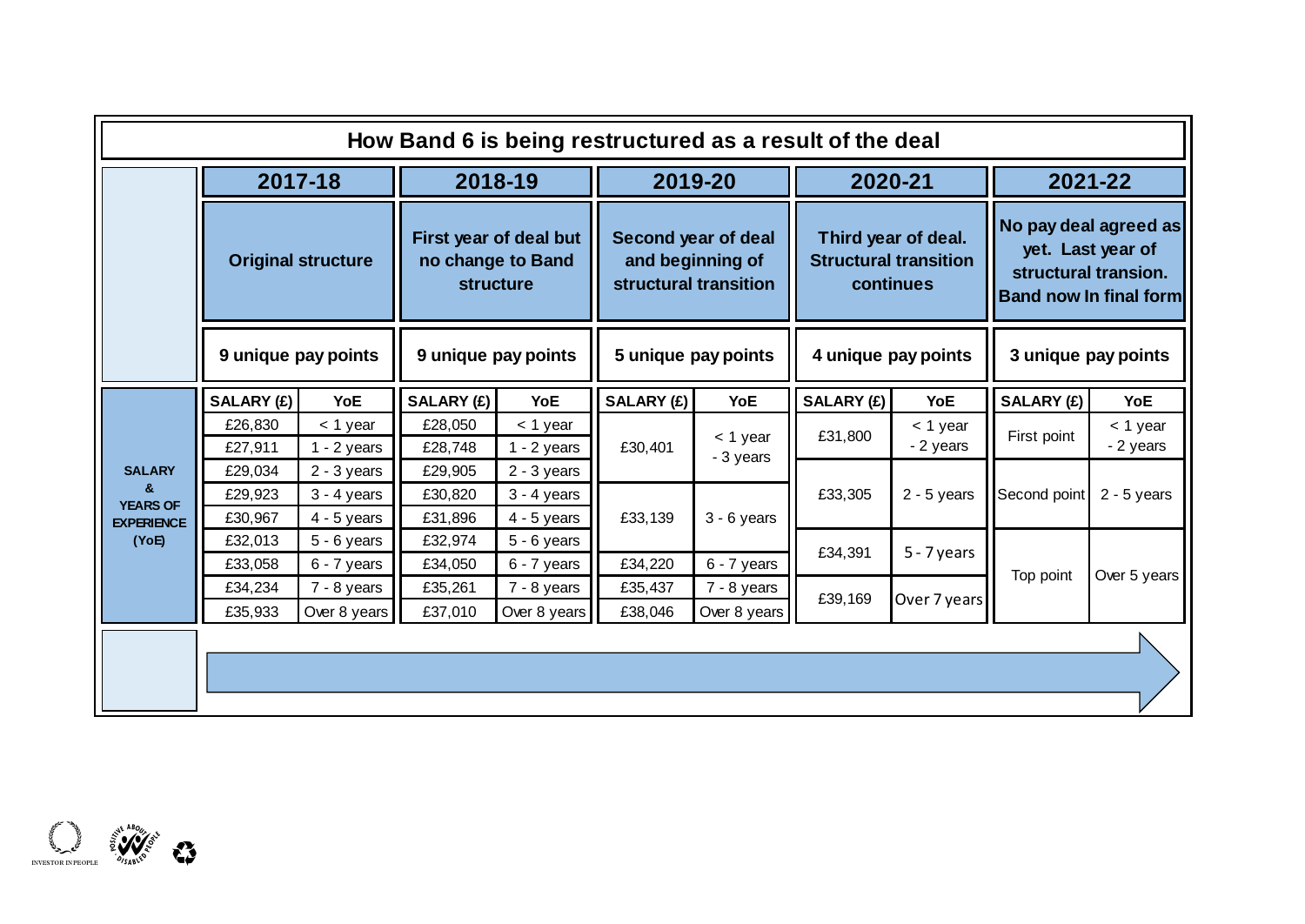|                                  |                           |                                |                    |                                                                 | How Band 7 is being restructured as a result of the deal |                                                                  |            |                                                                  |                                                                                                     |                       |  |
|----------------------------------|---------------------------|--------------------------------|--------------------|-----------------------------------------------------------------|----------------------------------------------------------|------------------------------------------------------------------|------------|------------------------------------------------------------------|-----------------------------------------------------------------------------------------------------|-----------------------|--|
|                                  |                           | 2017-18                        |                    | 2018-19                                                         |                                                          | 2019-20                                                          |            | 2020-21                                                          |                                                                                                     | 2021-22               |  |
|                                  | <b>Original structure</b> |                                |                    | First year of deal but<br>no change to Band<br><b>structure</b> |                                                          | Second year of deal<br>and beginning of<br>structural transition |            | Third year of deal.<br><b>Structural transition</b><br>continues | No pay deal agreed<br>as yet. Last year of<br>structural transion.<br><b>Band now In final form</b> |                       |  |
|                                  |                           | 9 unique pay points            |                    | 9 unique pay points<br>5 unique pay points                      |                                                          |                                                                  |            | 4 unique pay points                                              | 3 unique pay points                                                                                 |                       |  |
|                                  | SALARY (£)                | YoE                            | SALARY (£)         | <b>YoE</b>                                                      | SALARY (£)                                               | YoE                                                              | SALARY (£) | YoE                                                              | SALARY (£)                                                                                          | <b>YoE</b>            |  |
|                                  | £32,013<br>£33,058        | $<$ 1 year<br>$1 - 2$ years    | £33,222<br>£34,050 | $<$ 1 year<br>$1 - 2$ years                                     | £37,570                                                  | $<$ 1 year<br>- 4 years                                          | £39,300    | < 1 year<br>- 2 years                                            | First point                                                                                         | < 1 year<br>- 2 years |  |
| <b>SALARY</b><br><b>YEARS OF</b> | £34,234<br>£35,933        | $2 - 3$ years<br>$3 - 4$ years | £35,261<br>£37,010 | $2 - 3$ years<br>$3 - 4$ years                                  |                                                          |                                                                  | £40,894    | $2 - 5$ years                                                    | Second point                                                                                        | $2 - 5$ years         |  |
| <b>EXPERIENCE</b><br>(YoE)       | £36,979<br>£38,155        | $4 - 5$ years<br>$5 - 6$ years | £38,088<br>£39,299 | $4 - 5$ years<br>$5 - 6$ years                                  | £39,495                                                  | $5 - 6$ years                                                    |            |                                                                  |                                                                                                     |                       |  |
|                                  | £39,461                   | 6 - 7 years                    | £40,644            | $6 - 7$ years                                                   | £40,847                                                  | 6 - 7 years                                                      | £41,723    | $5 - 7$ years                                                    |                                                                                                     |                       |  |
|                                  | £40,833                   | 7 - 8 years                    | £42,058            | $7 - 8$ years                                                   | £42,268                                                  | $7 - 8$ years                                                    | £46,006    | Over 7 years                                                     | Top point                                                                                           | Over 5 years          |  |
|                                  | £42,205                   | Over 8 years                   | £43,471            | Over 8 years                                                    | £44,688                                                  | Over 8 years                                                     |            |                                                                  |                                                                                                     |                       |  |
|                                  |                           |                                |                    |                                                                 |                                                          |                                                                  |            |                                                                  |                                                                                                     |                       |  |
|                                  |                           |                                |                    |                                                                 |                                                          |                                                                  |            |                                                                  |                                                                                                     |                       |  |
|                                  |                           |                                |                    |                                                                 |                                                          |                                                                  |            |                                                                  |                                                                                                     |                       |  |

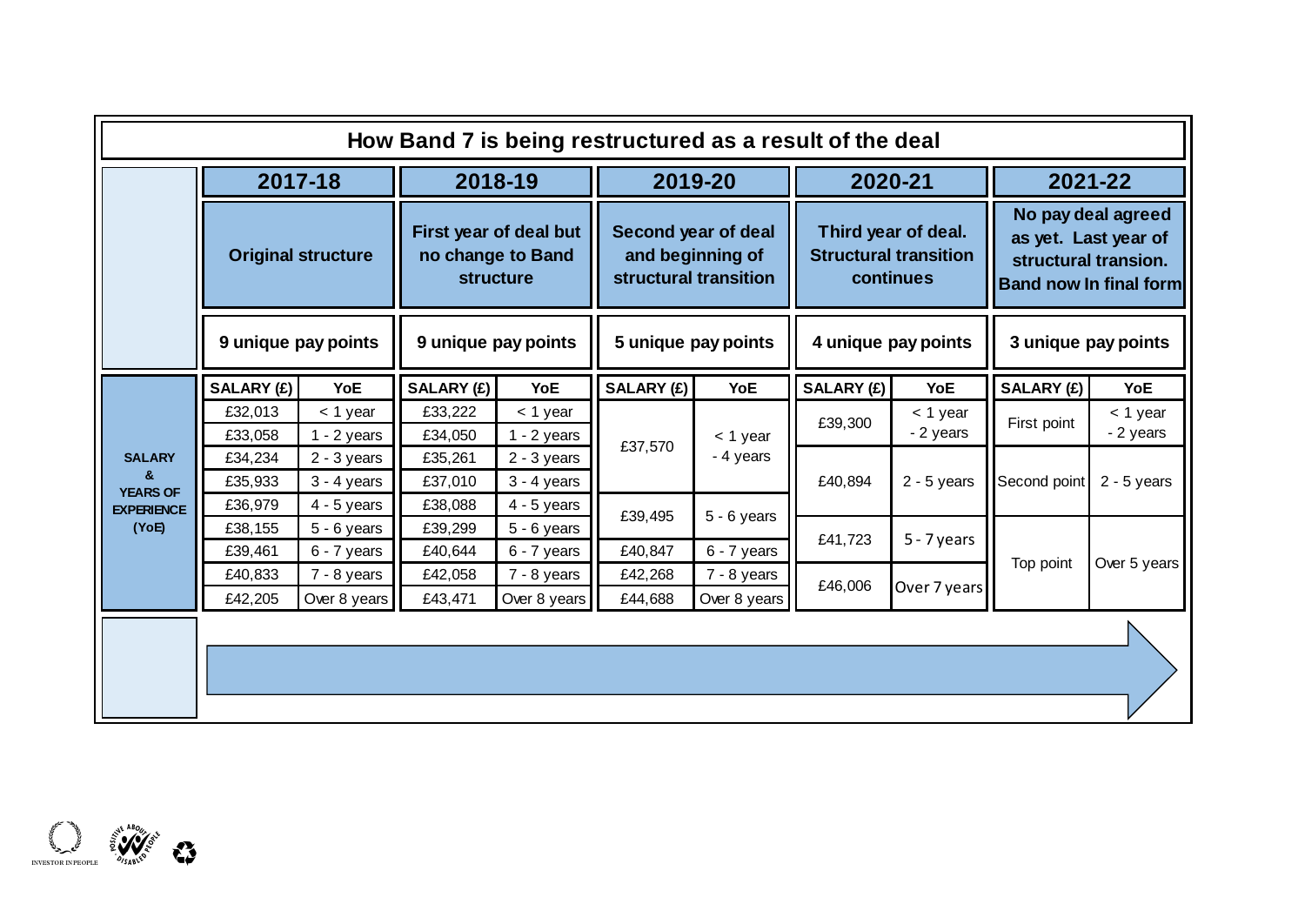|                            |                           | How Band 8A is being restructured as a result of the deal |                     |                                                                 |                     |                                                                  |                                                                                       |              |  |
|----------------------------|---------------------------|-----------------------------------------------------------|---------------------|-----------------------------------------------------------------|---------------------|------------------------------------------------------------------|---------------------------------------------------------------------------------------|--------------|--|
|                            |                           | 2017-18                                                   |                     | 2018-19                                                         |                     | 2019-20                                                          | 2020-21                                                                               |              |  |
|                            | <b>Original structure</b> |                                                           |                     | First year of deal but<br>no change to Band<br><b>structure</b> |                     | Second year of deal<br>and beginning of<br>structural transition | Third year of deal.<br>Last year of structural<br>transion. Band now in<br>final form |              |  |
|                            |                           | 6 unique pay points                                       | 6 unique pay points |                                                                 | 4 unique pay points |                                                                  | 2 unique pay points                                                                   |              |  |
|                            | SALARY (£)                | <b>YoE</b>                                                | <b>SALARY (£)</b>   | <b>YoE</b>                                                      | <b>SALARY (£)</b>   | <b>YoE</b>                                                       | <b>SALARY (£)</b>                                                                     | <b>YoE</b>   |  |
| <b>SALARY</b>              | £40,833                   | $<$ 1 year                                                | £42,414             | $<$ 1 year                                                      |                     | $<$ 1 year                                                       |                                                                                       |              |  |
| $\mathbf{a}$               | £42,205                   | $1 - 2$ years                                             | £43,471             | $1 - 2$ years                                                   | £45,446             | - 3 years                                                        |                                                                                       | $<$ 1 year   |  |
| <b>YEARS OF</b>            | £43,903                   | $2 - 3$ years                                             | £45,220             | $2 - 3$ years                                                   |                     |                                                                  | £49,480                                                                               | - 5 years    |  |
| <b>EXPERIENCE</b><br>(YoE) | £45,602                   | $3 - 4$ years                                             | £46,970             | $3 - 4$ years                                                   | £47,205             | $3 - 4$ years                                                    |                                                                                       |              |  |
|                            | £47,562                   | $4 - 5$ years                                             | £48,989             | $4 - 5$ years                                                   | £49,234             | $4 - 5$ years                                                    |                                                                                       |              |  |
|                            | £49,000                   | Over 5 years                                              | £50,470             | Over 5 years                                                    | £51,883             | Over 5 years                                                     | £53,414                                                                               | Over 5 years |  |
|                            |                           |                                                           |                     |                                                                 |                     |                                                                  |                                                                                       |              |  |

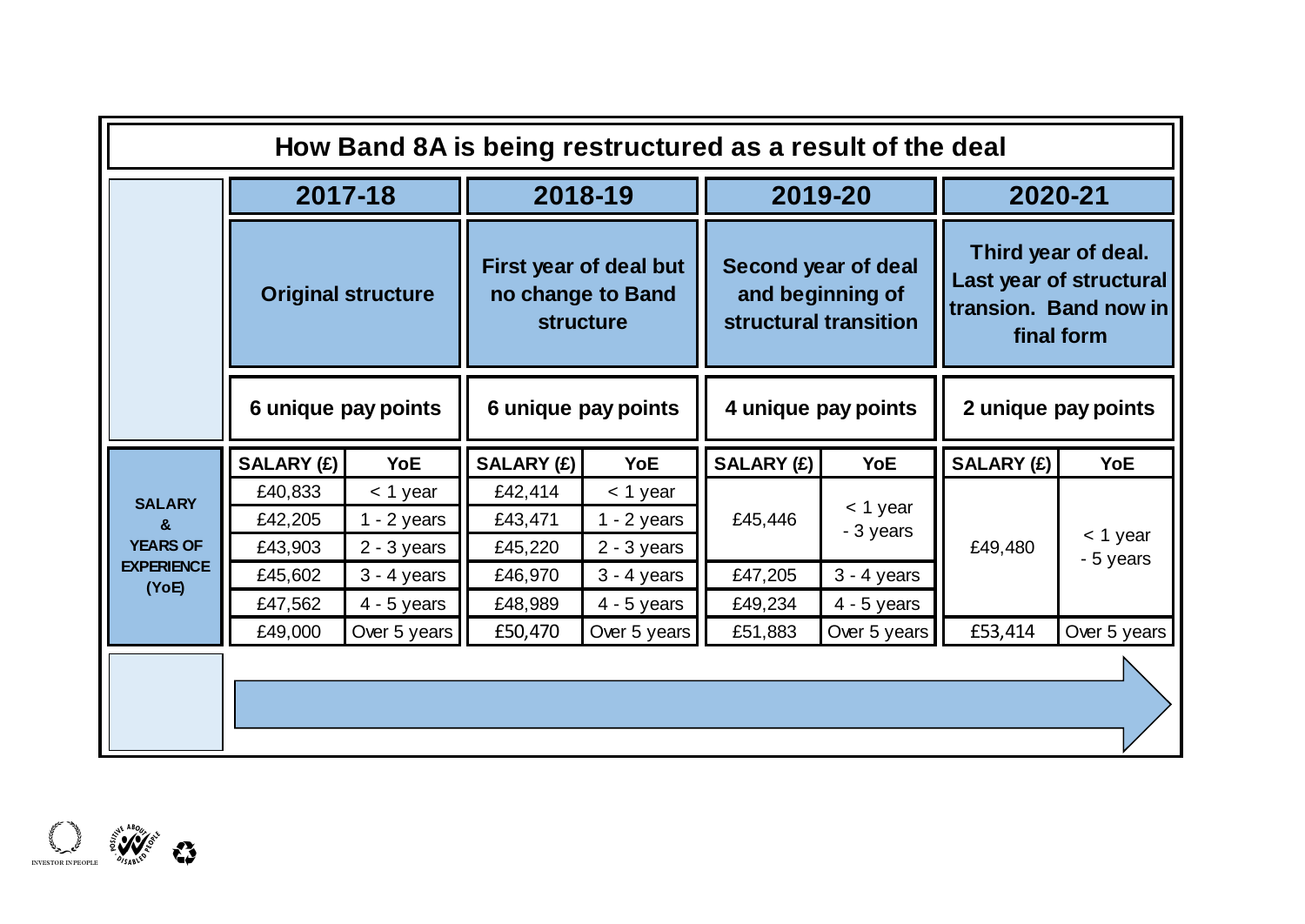|                            |                           | How Band 8B is being restructured as a result of the deal |                     |                                                                 |                   |                                                                  |                                                                                       |              |  |
|----------------------------|---------------------------|-----------------------------------------------------------|---------------------|-----------------------------------------------------------------|-------------------|------------------------------------------------------------------|---------------------------------------------------------------------------------------|--------------|--|
|                            |                           | 2017-18                                                   |                     | 2018-19                                                         |                   | 2019-20                                                          |                                                                                       | 2020-21      |  |
|                            | <b>Original structure</b> |                                                           |                     | First year of deal but<br>no change to Band<br><b>structure</b> |                   | Second year of deal<br>and beginning of<br>structural transition | Third year of deal.<br>Last year of structural<br>transion. Band now In<br>final form |              |  |
|                            |                           | 6 unique pay points                                       | 6 unique pay points |                                                                 |                   | 4 unique pay points                                              | 2 unique pay points                                                                   |              |  |
|                            | SALARY (£)                | <b>YoE</b>                                                | <b>SALARY (£)</b>   | <b>YoE</b>                                                      | <b>SALARY (£)</b> | <b>YoE</b>                                                       | <b>SALARY (£)</b>                                                                     | <b>YoE</b>   |  |
| <b>SALARY</b>              | £47,562                   | $<$ 1 year                                                | £49,242             | $<$ 1 year                                                      |                   |                                                                  |                                                                                       |              |  |
| $\mathbf{a}$               | £49,000                   | $1 - 2$ years                                             | £50,470             | $1 - 2$ years                                                   | £53,291           | $<$ 1 year<br>- 3 years                                          |                                                                                       | $<$ 1 year   |  |
| <b>YEARS OF</b>            | £51,482                   | $2 - 3$ years                                             | £53,026             | $2 - 3$ years                                                   |                   |                                                                  | £59,539                                                                               | - 5 years    |  |
| <b>EXPERIENCE</b><br>(YoE) | £54,356                   | $3 - 4$ years                                             | £55,987             | $3 - 4$ years                                                   | £56,267           | $3 - 4$ years                                                    |                                                                                       |              |  |
|                            | £57,232                   | $4 - 5$ years                                             | £58,948             | $4 - 5$ years                                                   | £59,243           | $4 - 5$ years                                                    |                                                                                       |              |  |
|                            | £58,799                   | Over 5 years                                              | £60,563             | Over 5 years                                                    | £62,259           | Over 5 years                                                     | £64,095                                                                               | Over 5 years |  |
|                            |                           |                                                           |                     |                                                                 |                   |                                                                  |                                                                                       |              |  |

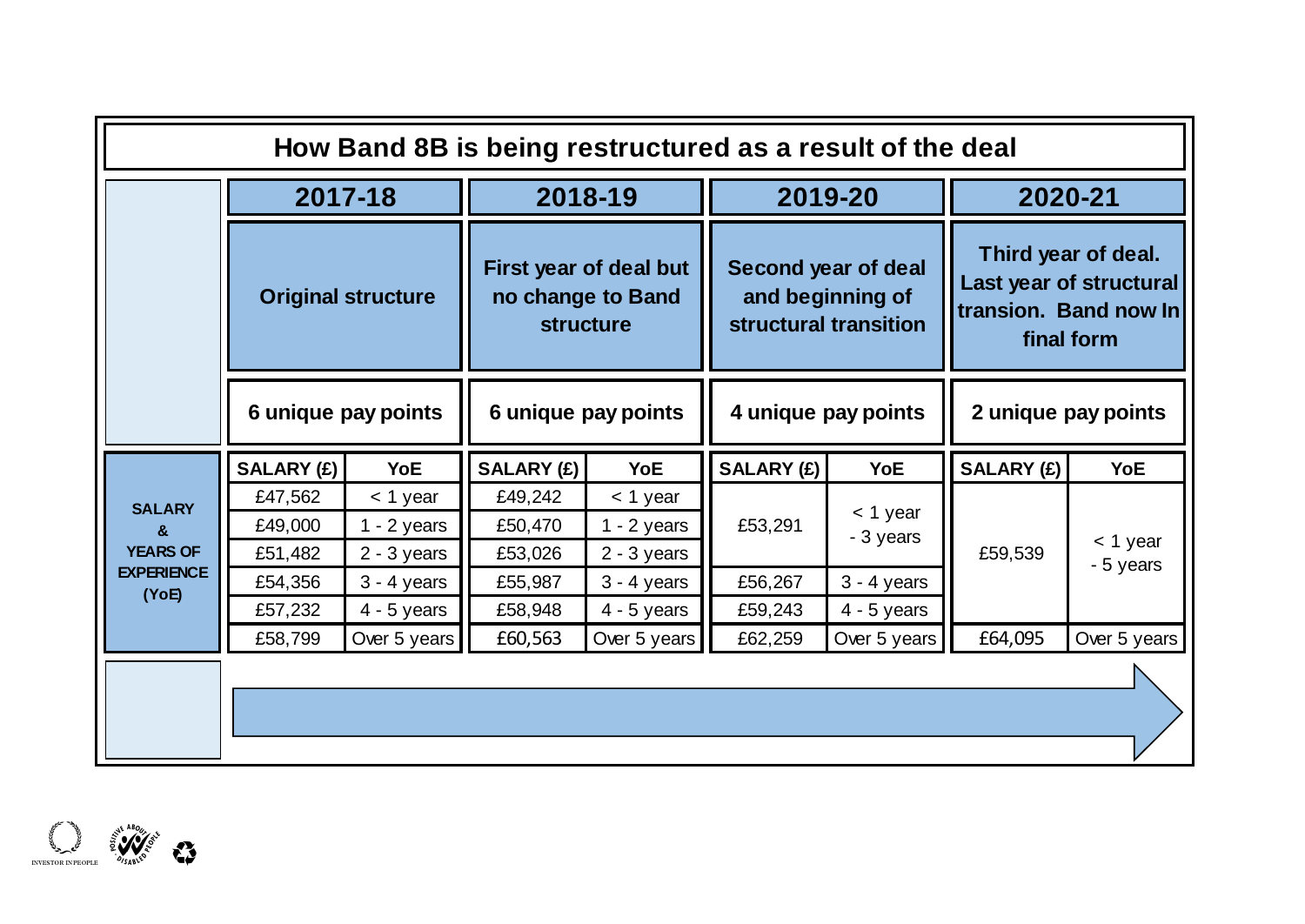|                                       |                               | How Band 8C is being restructured as a result of the deal |                               |                                                                 |                     |                                                                  |                                                                                       |              |
|---------------------------------------|-------------------------------|-----------------------------------------------------------|-------------------------------|-----------------------------------------------------------------|---------------------|------------------------------------------------------------------|---------------------------------------------------------------------------------------|--------------|
|                                       |                               | 2017-18                                                   |                               | 2018-19                                                         |                     | 2019-20                                                          |                                                                                       | 2020-21      |
|                                       | <b>Original structure</b>     |                                                           |                               | First year of deal but<br>no change to Band<br><b>structure</b> |                     | Second year of deal<br>and beginning of<br>structural transition | Third year of deal.<br>Last year of structural<br>transion. Band now In<br>final form |              |
|                                       |                               | 6 unique pay points                                       | 6 unique pay points           |                                                                 | 4 unique pay points |                                                                  | 2 unique pay points                                                                   |              |
|                                       | <b>SALARY (£)</b><br>YoE      |                                                           | SALARY (£)                    | <b>YoE</b>                                                      | SALARY (£)          | <b>YoE</b>                                                       | <b>SALARY (£)</b>                                                                     | <b>YoE</b>   |
| <b>SALARY</b><br>&<br><b>YEARS OF</b> | £57,323<br>£58,799<br>£61,412 | $<$ 1 year<br>$1 - 2$ years<br>$2 - 3$ years              | £59,090<br>£60,563<br>£63,254 | $<$ 1 year<br>$1 - 2$ years<br>$2 - 3$ years                    | £63,570             | $<$ 1 year<br>- 3 years                                          | £71,365                                                                               | $<$ 1 year   |
| <b>EXPERIENCE</b><br>(YoE)            | £64,287                       | $3 - 4$ years                                             | £66,216                       | $3 - 4$ years                                                   | £66,547             | $3 - 4$ years                                                    |                                                                                       | - 5 years    |
|                                       | £68,599<br>£70,559            | $4 - 5$ years<br>Over 5 years                             | £70,657<br>£72,675            | $4 - 5$ years<br>Over 5 years                                   | £71,010<br>£74,710  | $4 - 5$ years<br>Over 5 years                                    | £76,914                                                                               | Over 5 years |
|                                       |                               |                                                           |                               |                                                                 |                     |                                                                  |                                                                                       |              |

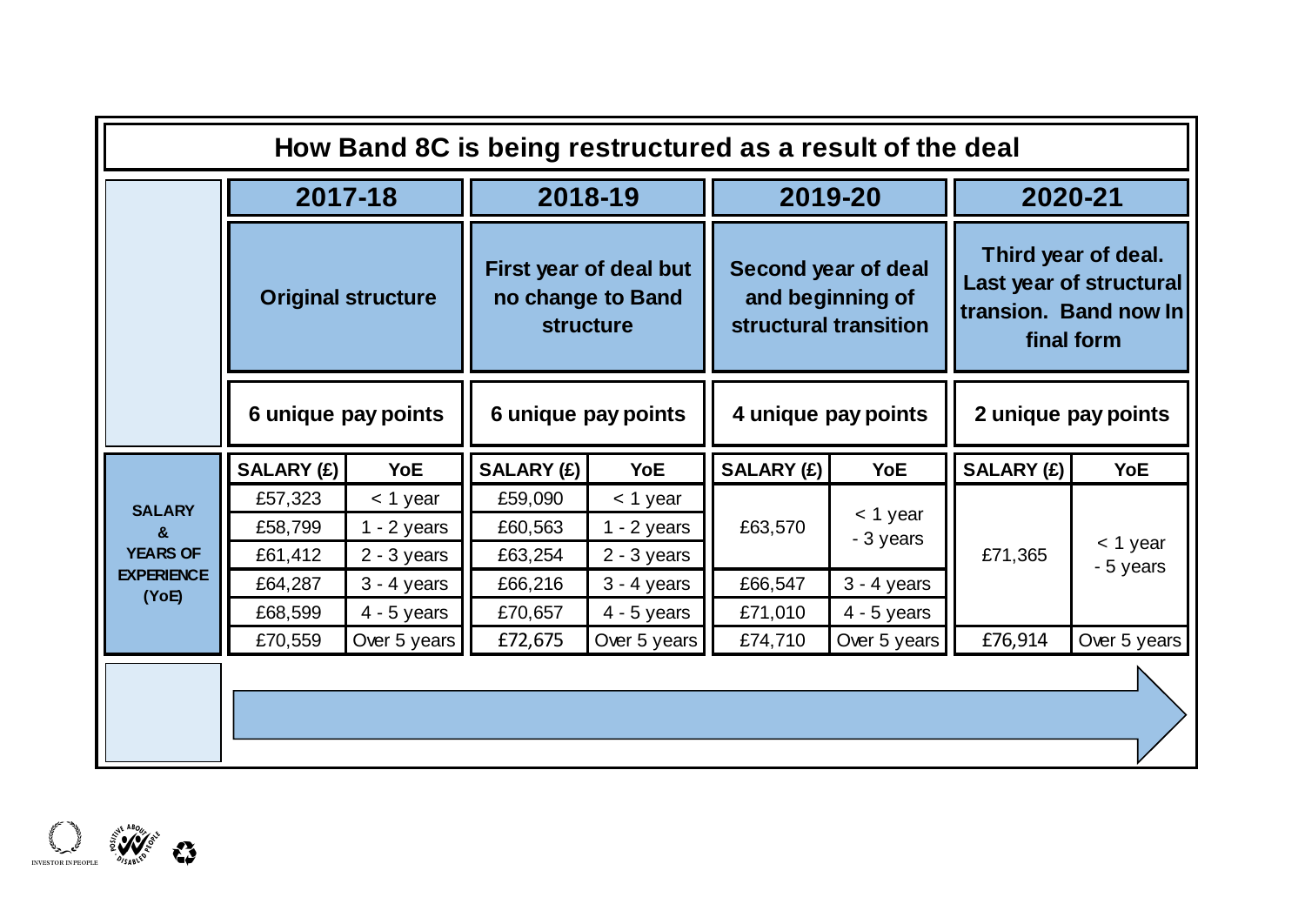|                            |                           | How Band 8D is being restructured as a result of the deal |                     |                                                                 |                   |                                                                  |                                                                                       |              |  |
|----------------------------|---------------------------|-----------------------------------------------------------|---------------------|-----------------------------------------------------------------|-------------------|------------------------------------------------------------------|---------------------------------------------------------------------------------------|--------------|--|
|                            |                           | 2017-18                                                   |                     | 2018-19                                                         |                   | 2019-20                                                          |                                                                                       | 2020-21      |  |
|                            | <b>Original structure</b> |                                                           |                     | First year of deal but<br>no change to Band<br><b>structure</b> |                   | Second year of deal<br>and beginning of<br>structural transition | Third year of deal.<br>Last year of structural<br>transion. Band now in<br>final form |              |  |
|                            |                           | 6 unique pay points                                       | 6 unique pay points |                                                                 |                   | 4 unique pay points                                              | 2 unique pay points                                                                   |              |  |
|                            | SALARY (£)                | <b>YoE</b>                                                | SALARY (£)          | <b>YoE</b>                                                      | <b>SALARY (£)</b> | <b>YoE</b>                                                       | <b>SALARY (£)</b>                                                                     | <b>YoE</b>   |  |
| <b>SALARY</b>              | £68,599                   | $<$ 1 year                                                | £70,657             | $<$ 1 year                                                      |                   |                                                                  |                                                                                       |              |  |
| $\mathbf{a}$               | £70,559                   | $1 - 2$ years                                             | £72,675             | $1 - 2$ years                                                   | £76,083           | $<$ 1 year<br>- 3 years                                          |                                                                                       | $<$ 1 year   |  |
| <b>YEARS OF</b>            | £73,499                   | $2 - 3$ years                                             | £75,704             | $2 - 3$ years                                                   |                   |                                                                  | £85,811                                                                               | - 5 years    |  |
| <b>EXPERIENCE</b><br>(YoE) | £77,092                   | $3 - 4$ years                                             | £79,405             | $3 - 4$ years                                                   | £79,802           | $3 - 4$ years                                                    |                                                                                       |              |  |
|                            | £81,011                   | $4 - 5$ years                                             | £82,611             | $4 - 5$ years                                                   | £84,211           | $4 - 5$ years                                                    |                                                                                       |              |  |
|                            | £84,932                   | Over 5 years                                              | £86,532             | Over 5 years                                                    | £88,132           | Over 5 years                                                     | £89,732                                                                               | Over 5 years |  |
|                            |                           |                                                           |                     |                                                                 |                   |                                                                  |                                                                                       |              |  |